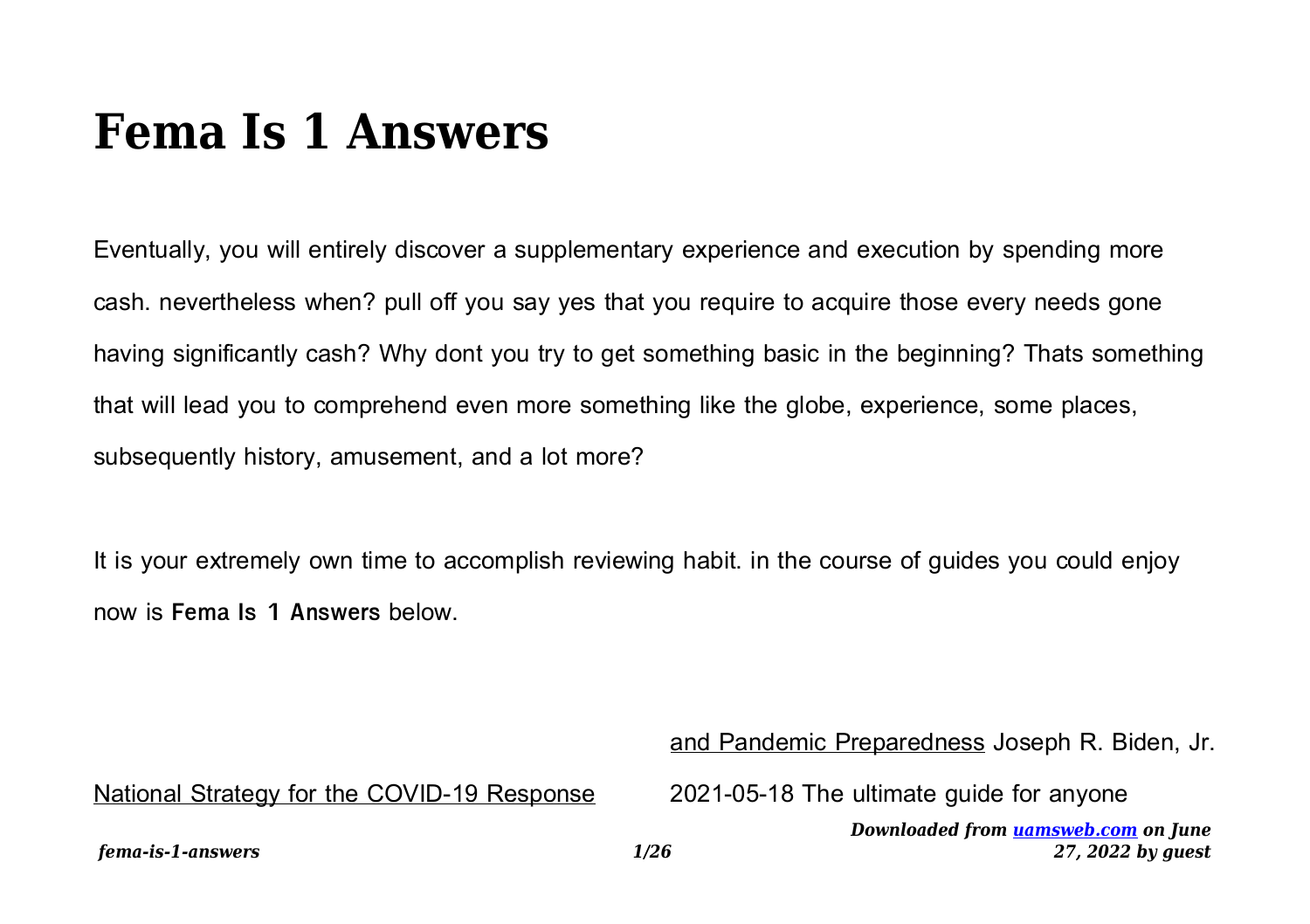wondering how President Joe Biden will respond to the COVID-19 pandemic—all his plans, goals, and executive orders in response to the coronavirus crisis. Shortly after being inaugurated as the 46th President of the United States, Joe Biden and his administration released this 200 page guide detailing his plans to respond to the coronavirus pandemic. The National Strategy for the COVID-19 Response and Pandemic Preparedness breaks down seven crucial goals of President Joe Biden's administration with regards to the coronavirus pandemic: 1. Restore trust with the American people. 2. Mount a safe, effective,

and comprehensive vaccination campaign. 3. Mitigate spread through expanding masking, testing, data, treatments, health care workforce, and clear public health standards. 4. Immediately expand emergency relief and exercise the Defense Production Act. 5. Safely reopen schools, businesses, and travel while protecting workers. 6. Protect those most at risk and advance equity, including across racial, ethnic and rural/urban lines. 7. Restore U.S. leadership globally and build better preparedness for future threats. Each of these goals are explained and detailed in the book, with evidence about the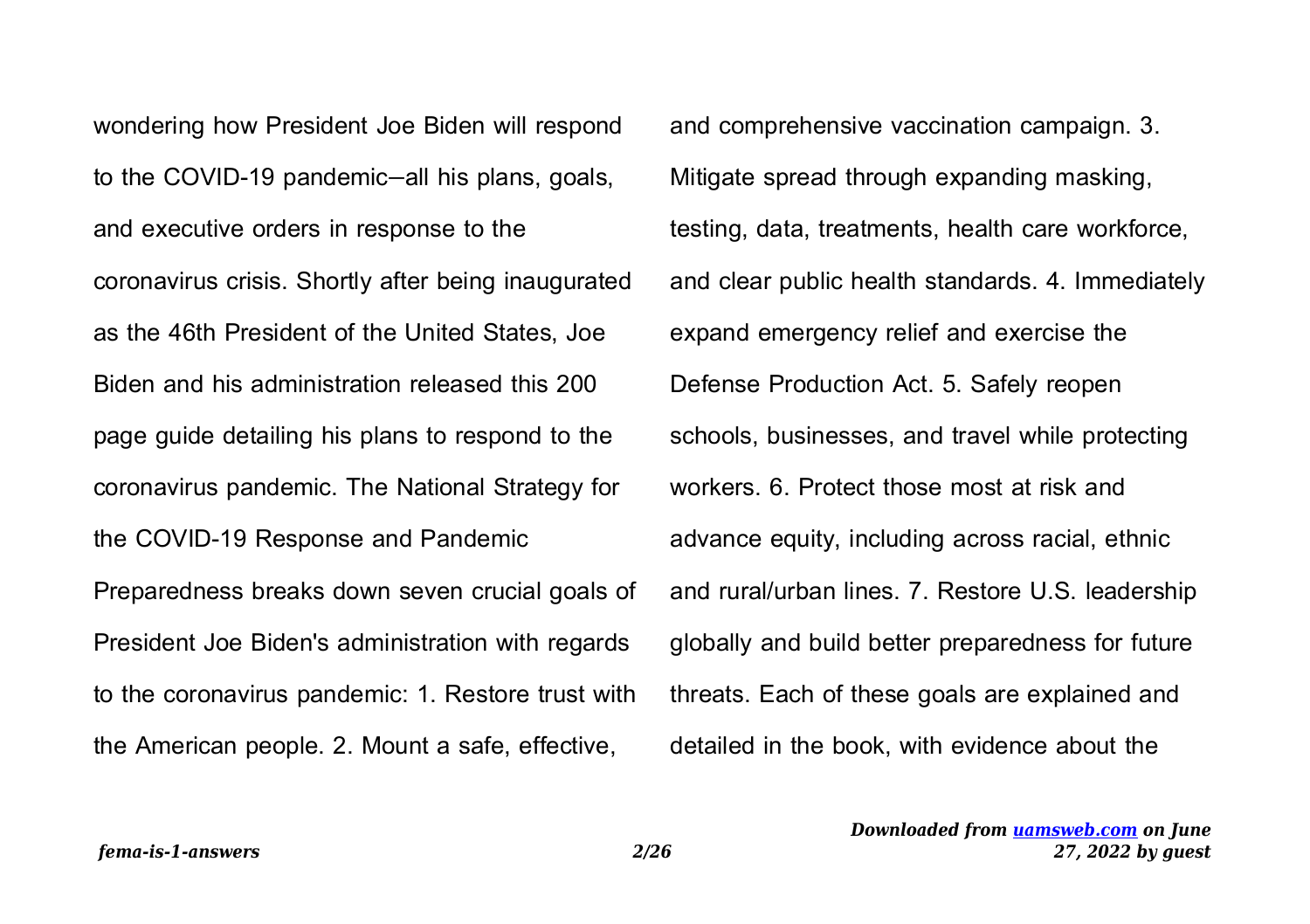current circumstances and how we got here, as well as plans and concrete steps to achieve each goal. Also included is the full text of the many Executive Orders that will be issued by President Biden to achieve each of these goals. The National Strategy for the COVID-19 Response and Pandemic Preparedness is required reading for anyone interested in or concerned about the COVID-19 pandemic and its effects on American society.

**Citizen Preparedness Review; Issue 1: Methodological Considerations and Key Findings in Preparedness Research**

Are You Ready? 2004 Accompanying CD-ROM contains additional supporting materials, sample electronic slide presentations, and other resources.

**Department of Housing and Urban Development- independent agencies appropriations for 1982** United States. Congress. House. Committee on Appropriations. Subcommittee on HUD-Independent Agencies 1981 **Department of Homeland Security Appropriations for 2009, Part 4, April 1, 2008, 110-2 Hearings, \*** 2008 Integrating Social and Behavioral Sciences Within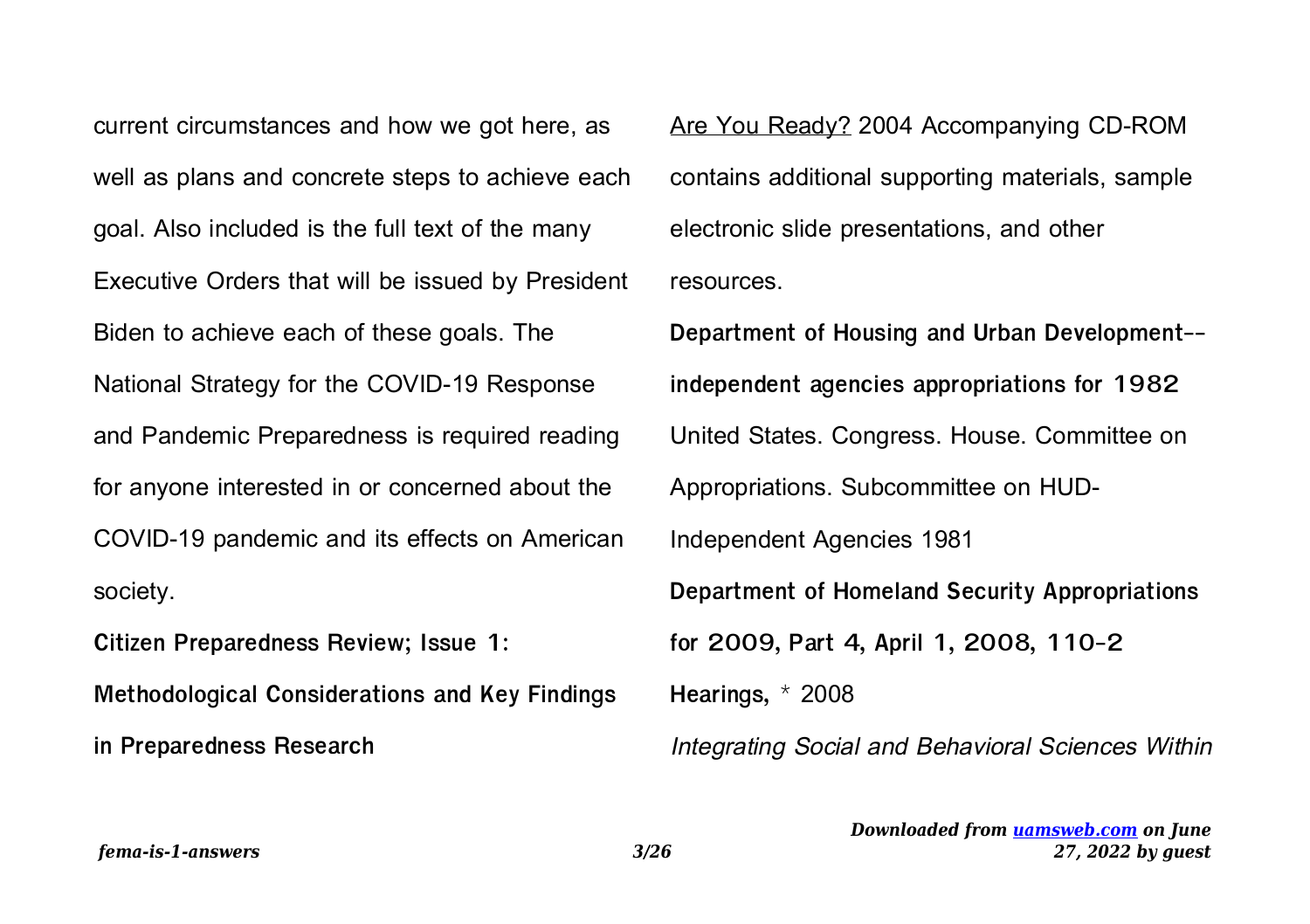the Weather Enterprise National Academies of Sciences, Engineering, and Medicine 2018-02-05 Our ability to observe and forecast severe weather events has improved markedly over the past few decades. Forecasts of snow and ice storms, hurricanes and storm surge, extreme heat, and other severe weather events are made with greater accuracy, geographic specificity, and lead time to allow people and communities to take appropriate protective measures. Yet hazardous weather continues to cause loss of life and result in other preventable social costs. There is growing recognition that a host of social and

behavioral factors affect how we prepare for, observe, predict, respond to, and are impacted by weather hazards. For example, an individual's response to a severe weather event may depend on their understanding of the forecast, prior experience with severe weather, concerns about their other family members or property, their capacity to take the recommended protective actions, and numerous other factors. Indeed, it is these factors that can determine whether or not a potential hazard becomes an actual disaster. Thus, it is essential to bring to bear expertise in the social and behavioral sciences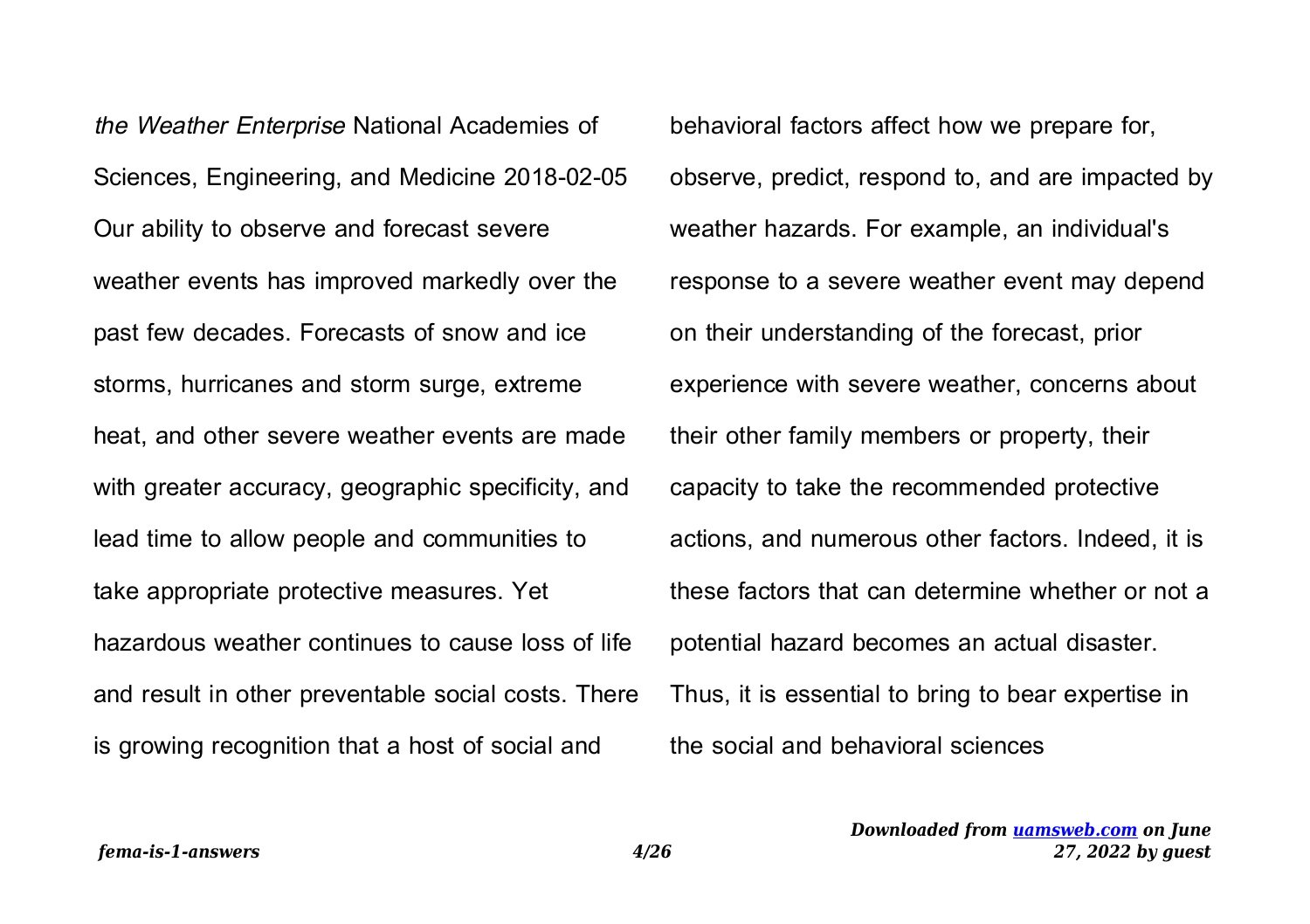$(SBS)$ â $\Box$ "including disciplines such as anthropology, communication, demography, economics, geography, political science, psychology, and sociology $\hat{a}$ "to understand how people's knowledge, experiences, perceptions, and attitudes shape their responses to weather risks and to understand how human cognitive and social dynamics affect the forecast process itself. Integrating Social and Behavioral Sciences Within the Weather Enterprise explores and provides guidance on the challenges of integrating social and behavioral sciences within the weather enterprise. It assesses current SBS activities,

describes the potential value of improved integration of SBS and barriers that impede this integration, develops a research agenda, and identifies infrastructural and institutional arrangements for successfully pursuing SBSweather research and the transfer of relevant findings to operational settings. Exam Prep Ben A. Hirst 2005-03 Designed to

thoroughly prepare you for a Rescue Specialist certification, promotion, or training examination. Your exam performance will improve after using this system!

**National Incident Management System** Dr. Donald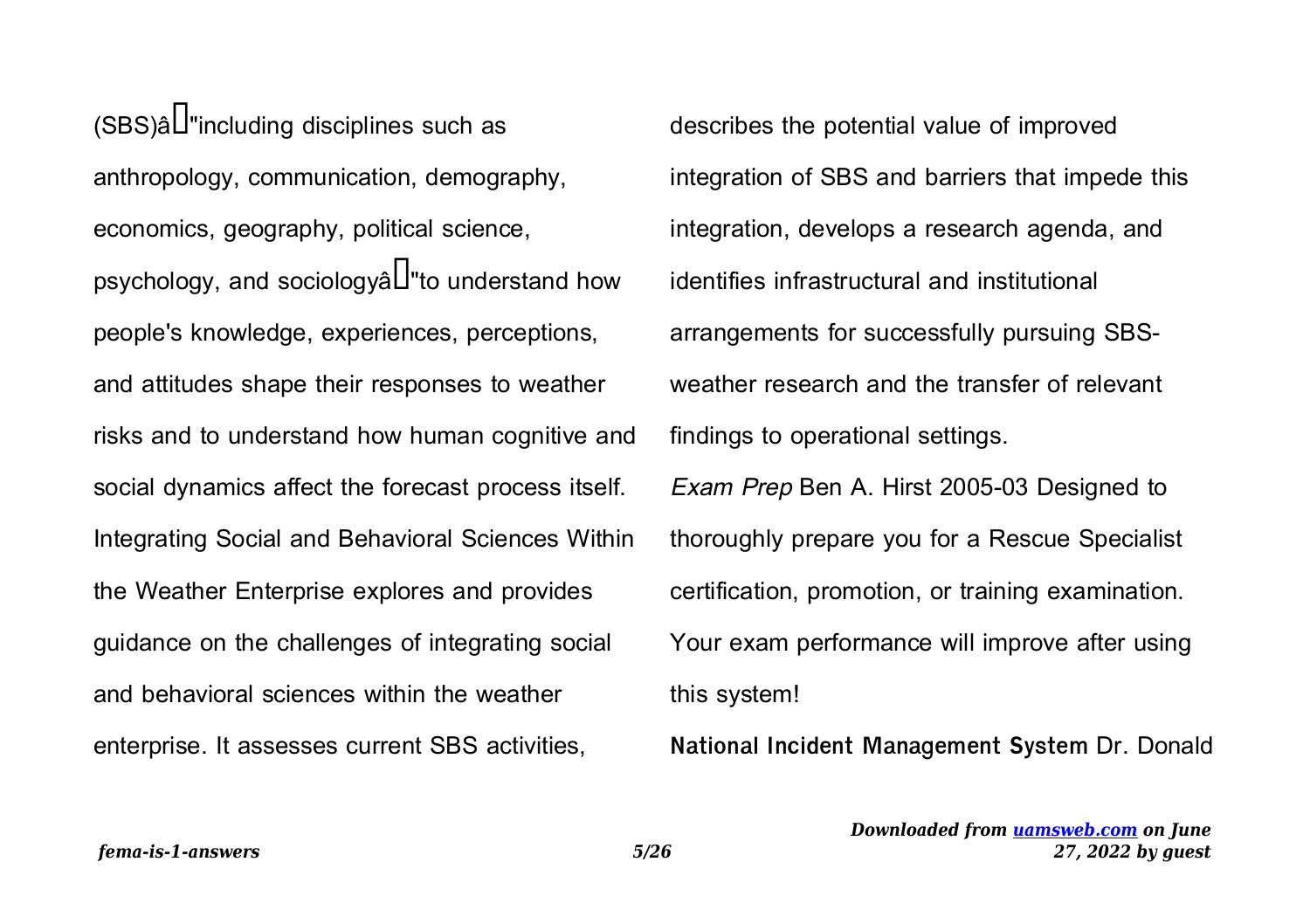W. Walsh 2011-02-14 Developed and implemented by the United States Department of Homeland Security, the National Incident Management System (NIMS) outlines a comprehensive national approach to emergency management. It enables federal, state, and local government entities along with private sector organizations to respond to emergency incidents together in order reduce the loss of life and property and environmental harm. **FEMA's floodplain map modernization : a state and local perspective : hearing**

Hurricane Initial Actions Checklist for Key Staff

2000

Nomination of Fred Joseph Villella United States. Congress. Senate. Committee on Governmental Affairs 1981

Fire Data Analysis Handbook U. S. Fire Administration 2013-03-08 This book is designed solely for the use of the fire service and is modular in form. Many departments' information needs can be met by studying only the first few chapters, while others with a more statistical bent may want to dig deeper.

**Department of Housing and Urban Development, and Certain Independent Agencies Appropriations**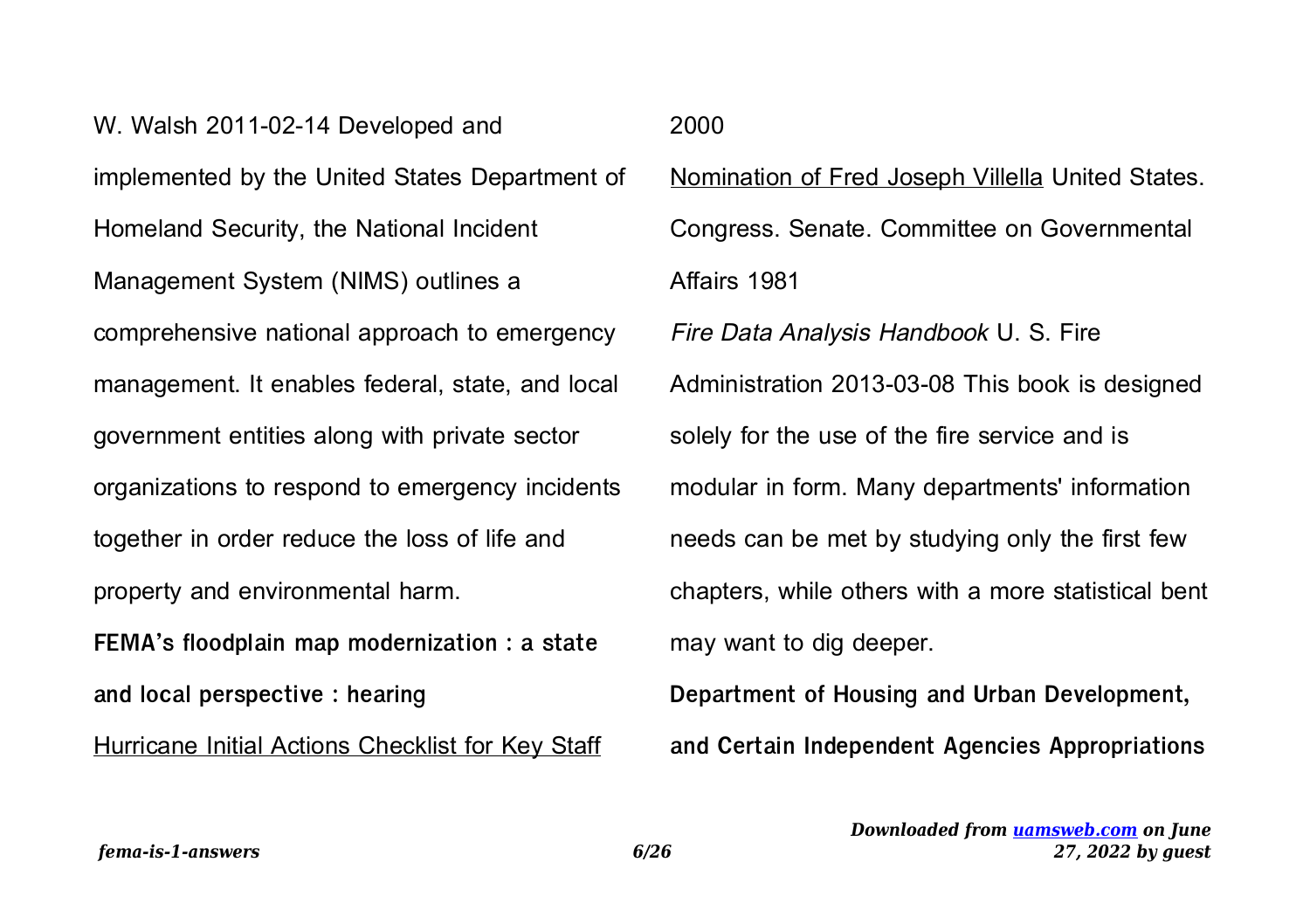**for Fiscal Year 1986: American Battle Monuments Commission** United States. Congress. Senate. Committee on Appropriations. Subcommittee on HUD-Independent Agencies 1985

Coastal Construction Manual 2000 Nomination of James Lee Witt United States 1993 Technical Rescue Ben Hirst Performance Training Systems 2009-03-15 Exam Prep: Technical RescueraL<sup>"</sup>Trench and Structural Collapse is designed to thoroughly prepare you for a trench and structural collapse rescue certification or training examination by including the same type

of multiple-choice questions you are likely to encounter on the actual exam. To help improve examination scores, this preparation guide follows Performance Training Systems, Inc.'s Systematic Approach to Examination Preparation. Exam Prep: Technical Rescuerâl<sup>u</sup>Trench and Structural Collapse is written by fire personnel explicitly for fire personnel, and all content has been verified with the latest reference materials and by a technical review committee. Your exam performance will improve after using this system! Supplemental Appropriations for Fiscal Year 2006 United States. Congress. Senate. Committee on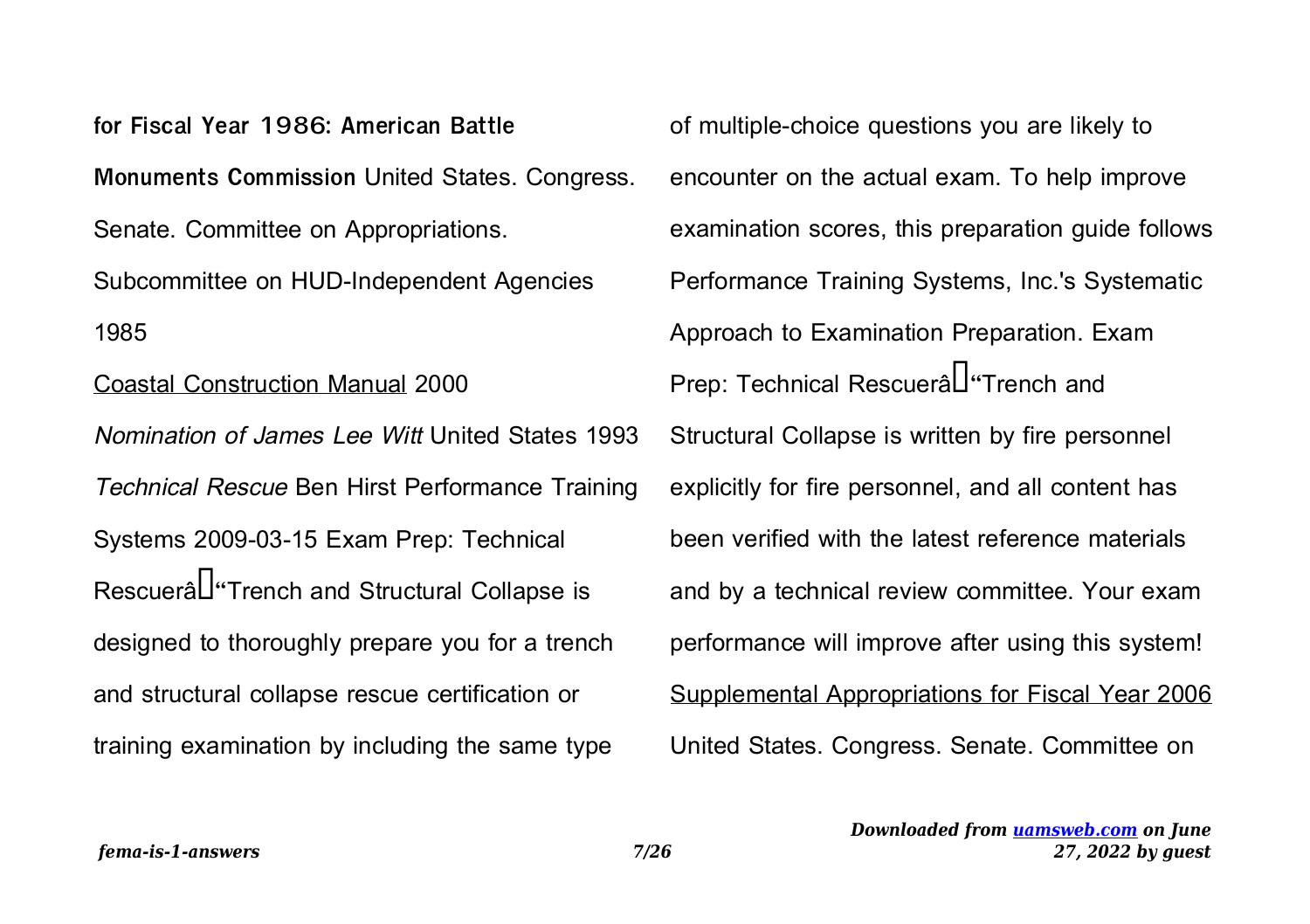Appropriations 2007

*fema-is-1-answers 8/26*

**Waterfront Corruption** United States. Congress. Senate. Committee on Governmental Affairs. Permanent Subcommittee on Investigations 1981 **Nomination of Hon. Michael Chertoff** United States. Congress. Senate. Committee on Homeland Security and Governmental Affairs 2005 **Guide for All-Hazard Emergency Operations**

**Planning** Kay C. Goss 1998-05 Meant to aid State & local emergency managers in their efforts to develop & maintain a viable all-hazard emergency operations plan. This guide clarifies the

preparedness, response, & short-term recovery planning elements that warrant inclusion in emergency operations plans. It offers the best judgment & recommendations on how to deal with the entire planning process -- from forming a planning team to writing the plan. Specific topics of discussion include: preliminary considerations, the planning process, emergency operations plan format, basic plan content, functional annex content, hazard-unique planning, & linking Federal & State operations. **Results-oriented Management** United States

Government Accountability Office 2017-09-08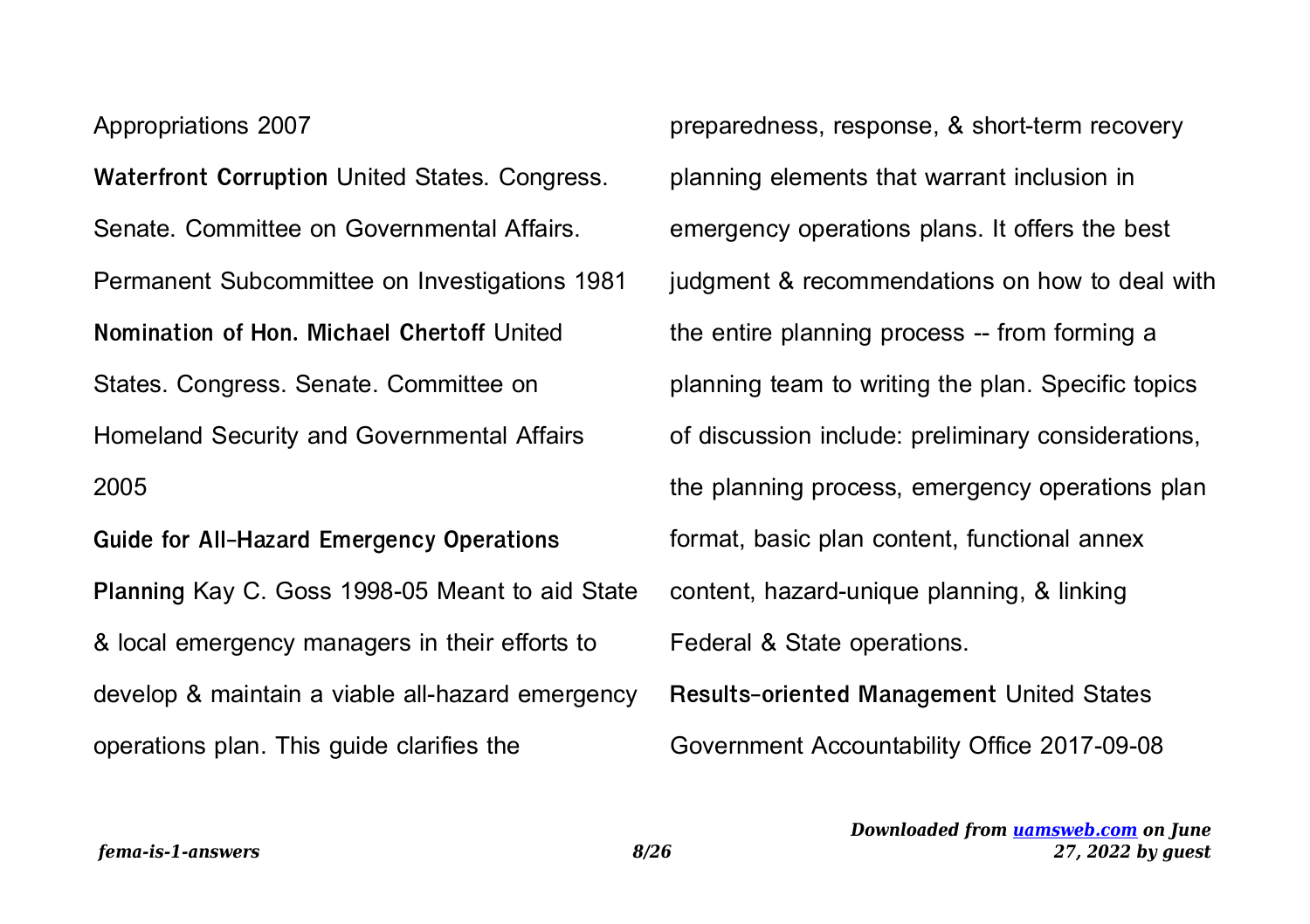Since 1997, periodic GAO surveysindicate that overall, federalmanagers have more performanceinformation available but have notmade any greater use of thisinformation for decision making.Based on GAO's most recentsurvey in 2007, GAO was asked to(1) identify agencies with relativelylow use of performanceinformation and the factors thatcontribute to this condition; and(2) examine practices in an agencywith indications of improvement inuse of performance information.GAO analyzed results from itssurveys of federal managers across29 agencies, reviewed

key agencydocuments related to usingperformance information-such asPerformance and AccountabilityReports-and interviewed agencyand selected subunit managersabout their management practices.GAO also compared managementpractices, at selected agencies withthose GAO has identified aspromoting the use of performanceinformation for decision making.GAO is making recommendationsto the Departments of HomelandSecurity and the Interior forimprovements to key managementpractices to promote greater use ofperformance information at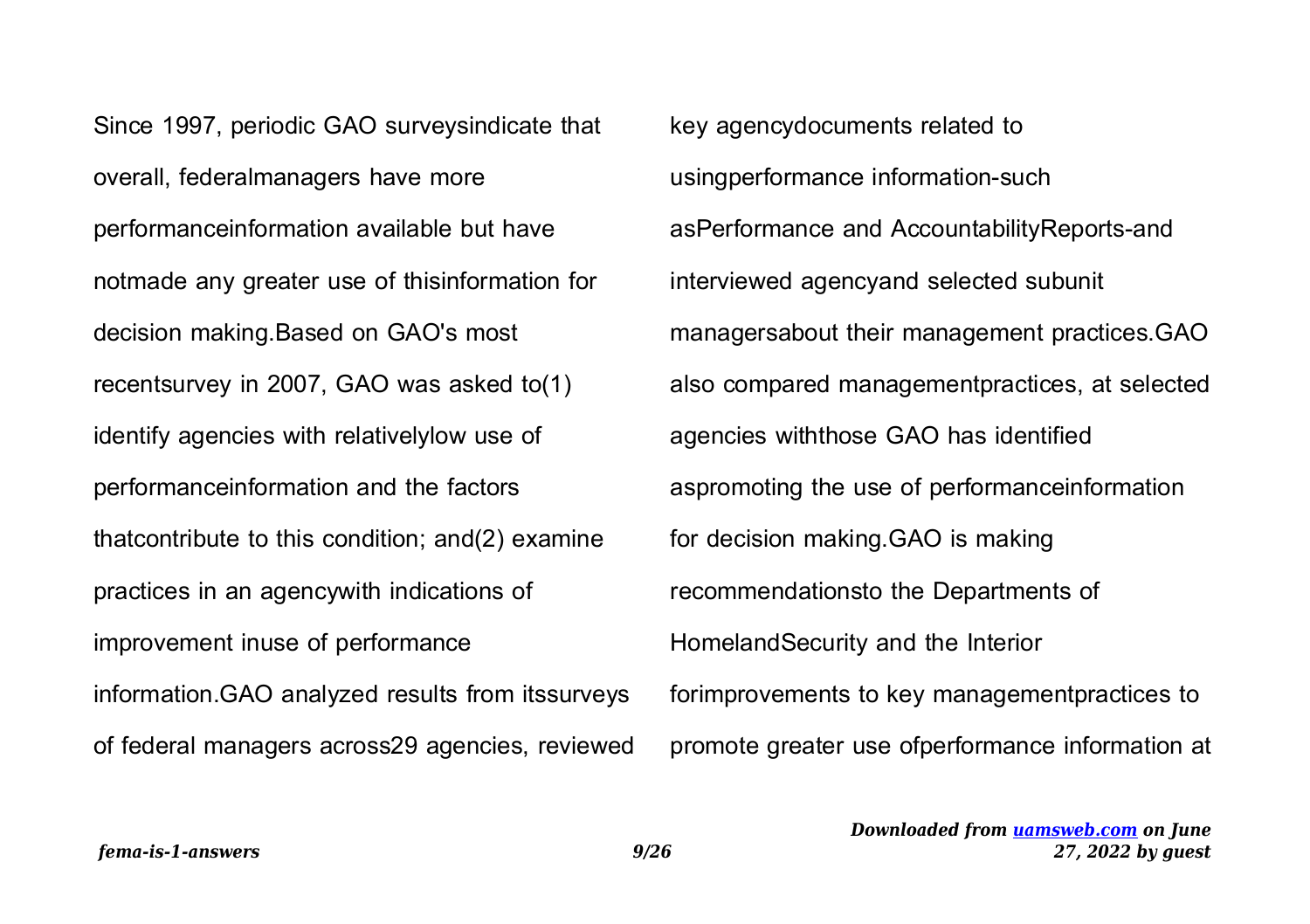## FEMA

Acronyms Abbreviations & Terms - A Capability Assurance Job Aid 2005 The FAAT List is not designed to be an authoritative source, merely a handy reference. Inclusion recognizes terminology existence, not legitimacy. Entries known to be obsolete are included bacause they may still appear in extant publications and correspondence.

Departments of Veterans Affairs and Housing and Urban Development, and Independent Agencies Appropriations for 1993 United States. Congress. House. Committee on Appropriations.

Subcommittee on VA, HUD, and Independent Agencies 1992 **Non-Residential Floodproofing - Requirements and Certification for Buildings Located in Special Flood Hazard Areas in accordance with the National Flood Insurance Program** 1993 **UGC NET JRF Commerce Previous Year Question Paper & Answer** Dheeraj Kumar Singh 2004 December Paper II : 4-10 2005 June Paper II : 11-15 2005 December Paper II : 16-20 2006 June Paper II : 21-26 2006 December Paper II : 27-33 2007 June Paper II : 34-37 2007 December Paper II : 38-41 2008 June Paper II :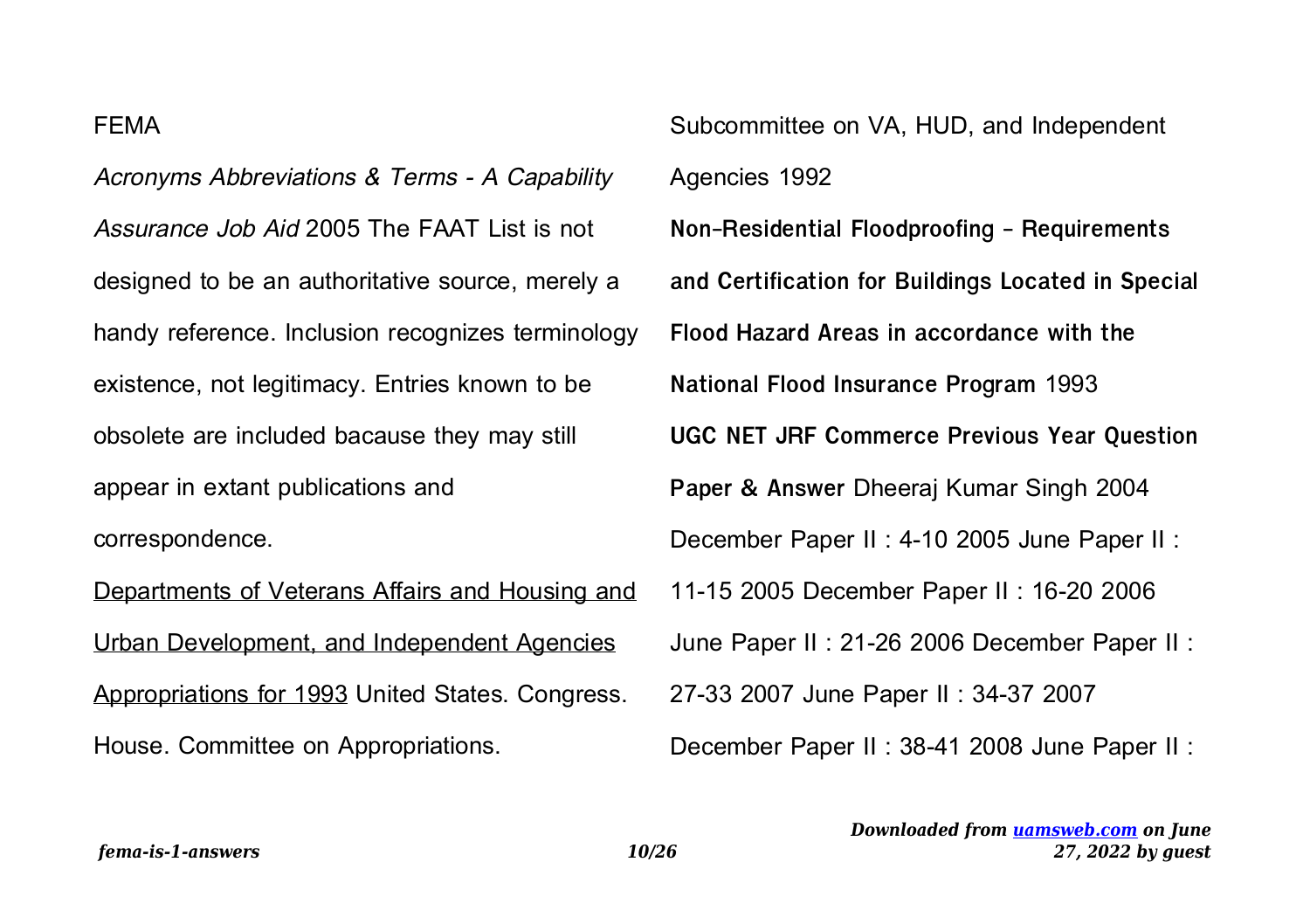42-47 2008 December Paper II : 48-53 2009 June Paper II : 54-58 2009 December Paper II : 59-62 2010 June Paper II : 63-68 2010 December Paper II : 69-74 2011 June Paper II : 75-79 2011 December Paper II : 80-84 2012 June Paper II : 85-90 2012 June Paper III : 91-98 2012 December Paper II : 99-104 2012 December Paper III : 105-112 2013 June Paper II : 113-118 2013 June Paper III : 119-128 2013 September Paper II : 129-136 2013 September Paper III : 137-146 2013 December Paper II : 147-152 2013 December Paper III : 153-162 2014 June Paper II : 163-168 2014 June Paper III :

169-177 2014 December Paper II : 178-183 2014 December Paper III : 184-193 2015 June Paper II : 194-199 2015 June Paper III : 200-209 2015 December Paper II : 210-215 2015 December Paper III: 216-225 2016 July Paper II : 226-233 2016 July Paper III : 234-245 2016 September Paper II : 246-254 2016 September Paper III : 255-267 2017 January Paper II : 268-276 2017 January Paper III : 277-287 2017 November Paper II : 288-296 2017 November Paper III: 297-310 2018 July Paper II : 311-327 2018 December Paper II: 328-345 2019 June Paper II : 346-359 2019 December Paper II : 360-377 2020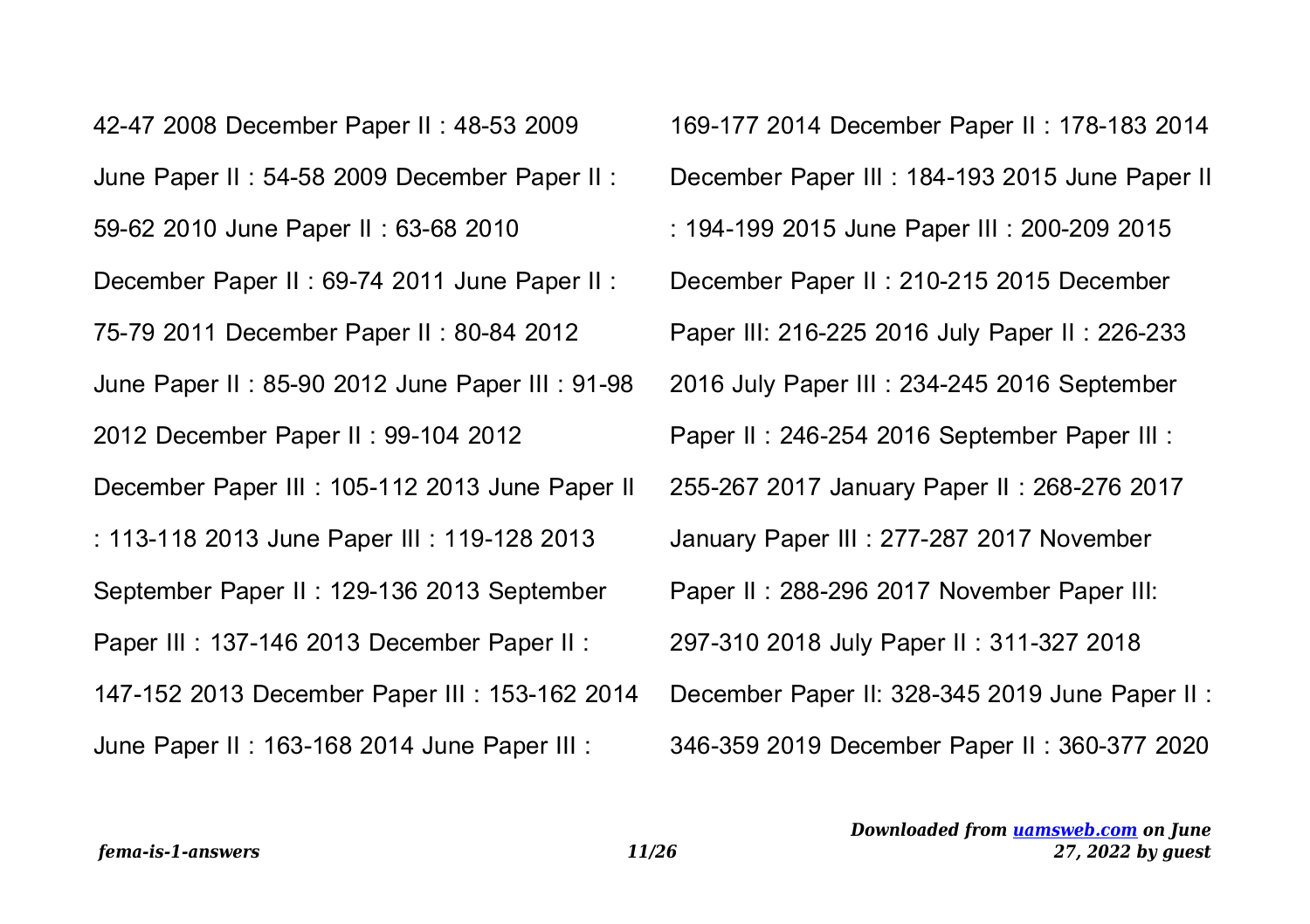October First shift : 378-396 2020 October Second shift : 397-414

Post-disaster Interim Housing Adam Jachimowicz 2014 Common tenets in the field of emergency management hold that all disasters are different and all disasters hold a great deal of uncertainty. For these and many other reasons, many challenges are present when providing postdisaster assistance to victims. The Federal Emergency Management Agency (FEMA) has identified post-disaster interim housing as one of its greatest challenges. These challenges have been highlighted in recent years in the media as

spectacular failures as evidenced during the recovery efforts for Hurricane Katrina. Partly in response, FEMA developed the National Disaster Housing Strategy that establishes the framework and strategic goals of providing housing to disaster victims. This strategy calls for emergency management professionals to both anticipate needs and balance a host of factors to provide quick, economical, and community-based housing solutions that meet the individual, family, and community needs while enabling recovery. The first problem is that emergency management officials need to make decisions early on without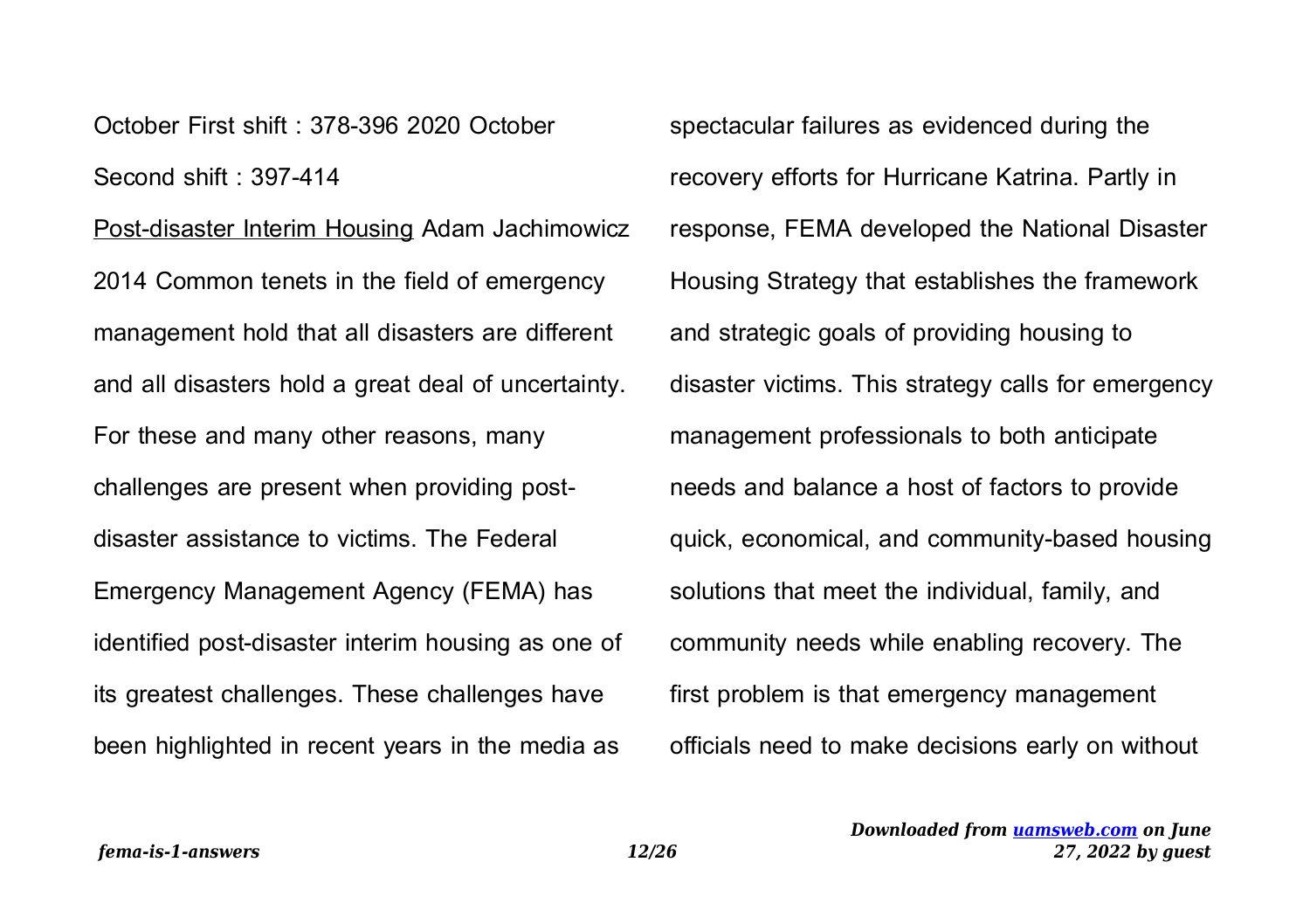actual event data in order to provide timely interim housing options to victims. The second problem is that there is little guidance and no quantitative measures on prioritizing the many factors that these same officials need for providing interim housing. This research addressed both of these problems. To anticipate needs, a series of models were developed utilizing historical data provided by FEMA and regression analysis to produce a series of forecast models. The models developed were for the cost of a housing mission, the number of individuals applying to FEMA for assistance, the

number of people eligible for housing assistance and the number of trailers FEMA will provide as interim housing. The variables analyzed and used to make the prediction were; population, windspeed, homeownership rate, number of households, income, and poverty level. Of the four models developed, the first three demonstrated statistical significance, while the last one did not. The models were limited only to wind related hazards. These models and associated forecasts can assist federal, state, and local government officials with scoping and planning for a housing mission. In addition, the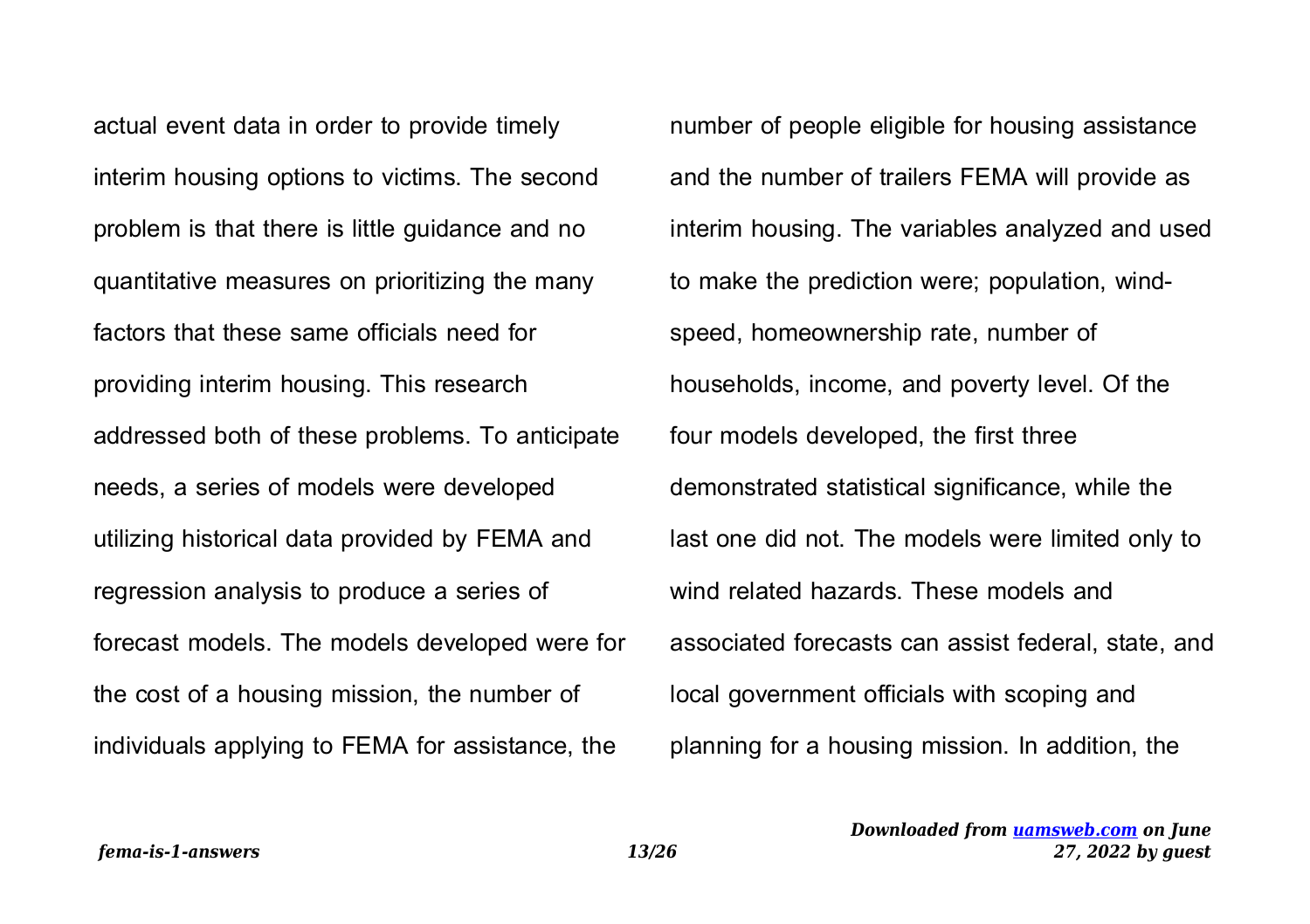models also provide insight into how the six variables used to make the prediction can influence it. The second part of this research used a structured feedback process (Delphi) and expert opinion to develop a ranked list of the most important factors that emergency management officials should consider when conducting operational planning for a postdisaster housing mission. This portion of the research took guidance from the "National Disaster Housing Strategy" and attempted to quantify it based on the consensus opinion of a group of experts. The top three factors that were determined by the Delphi were 1) House disaster survivors as soon as possible 2) The availability of existing housing and 3) Status of infrastructure. Help After a Disaster Applicant's Guide to the Individuals & Household Program Adaptive Leadership: The Heifetz Collection (3 Items) Ronald A. Heifetz 2014-09-23 In times of constant change, adaptive leadership is critical. This Harvard Business Review collection brings together the seminal ideas on how to adapt and thrive in challenging environments, from leading thinkers on the topic—most notably Ronald A. Heifetz of the Harvard Kennedy School and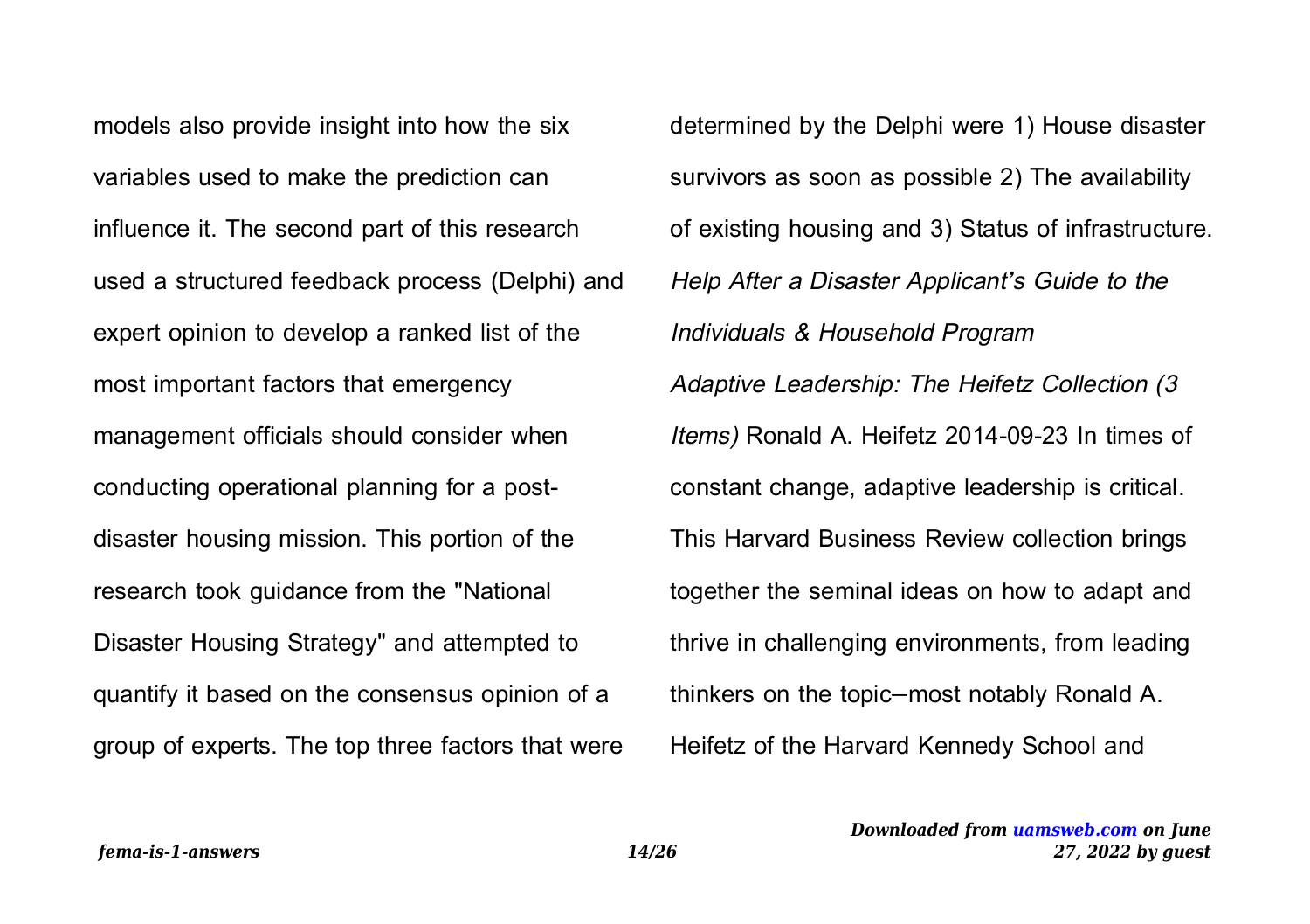Cambridge Leadership Associates. The Heifetz Collection includes two classic books: Leadership on the Line, by Ron Heifetz and Marty Linsky, and The Practice of Adaptive Leadership, by Heifetz, Linsky, and Alexander Grashow. Also included is the popular Harvard Business Review article, "Leadership in a (Permanent) Crisis," written by all three authors. Available together for the first time, this collection includes full digital editions of each work. Adaptive leadership is a practical framework for dealing with today's mix of urgency, high stakes, and uncertainty. It has been used by individuals, organizations, businesses,

and governments worldwide. In a world of challenging environments, adaptive leadership serves as a guide to distinguishing the essential from the expendable, beginning the meaningful process of adaption, and changing the status quo. Ronald A. Heifetz is a cofounder of the international leadership and consulting practice Cambridge Leadership Associates (CLA) and the founding director of the Center for Public Leadership at the Harvard Kennedy School. He is renowned worldwide for his innovative work on the practice and teaching of leadership. Marty Linsky is a cofounder of CLA and has taught at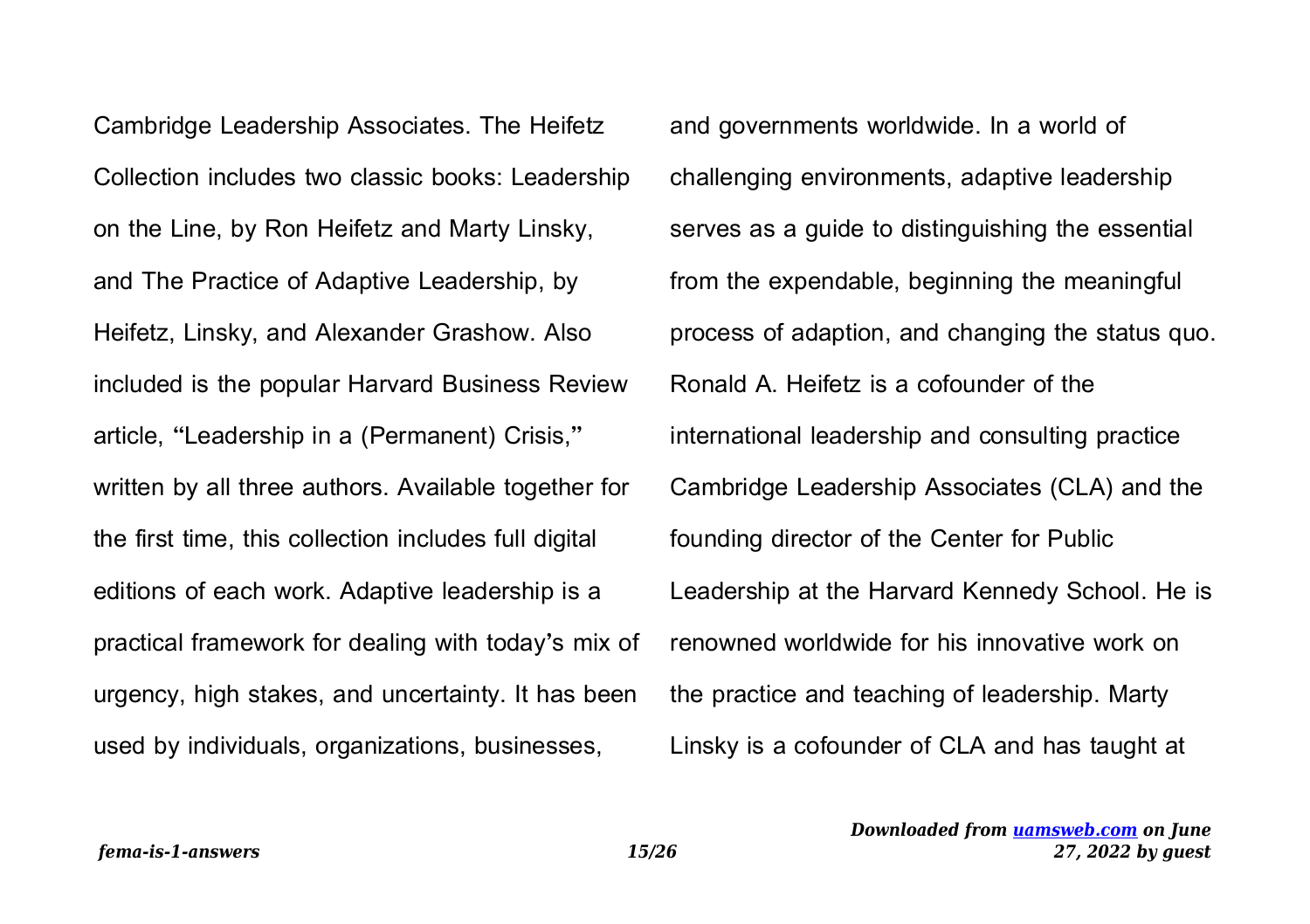the Kennedy School for more than twenty-five years. Alexander Grashow is a Senior Advisor to CLA, having previously held the position of CEO. FEMA's Floodplain Map Modernization United States. Congress. House. Committee on Government Reform. Subcommittee on Regulatory Affairs 2007 Departments of Veterans Affairs and Housing and Urban Development and Independent Agencies Appropriations for Fiscal Year 1998 United States 1998 Public Assistance Program and Policy Guide

Fema 2019-05-06 April 2018 Full COLOR 8 1/2

by 11 inches The Public Assistance Program and Policy Guide provides an overview of the Presidential declaration process, the purpose of the Public Assistance (PA) Program, and the authoritiesauthorizing the assistance that the Federal Emergency Management Agency provides under the PA Program. It provides PA policy language to guide eligibility determinations. Overarching eligibility requirements are presented first and are not reiterated for each topic. It provides a synopsis of the PA Program implementation process beginning with predeclaration activities and continuing through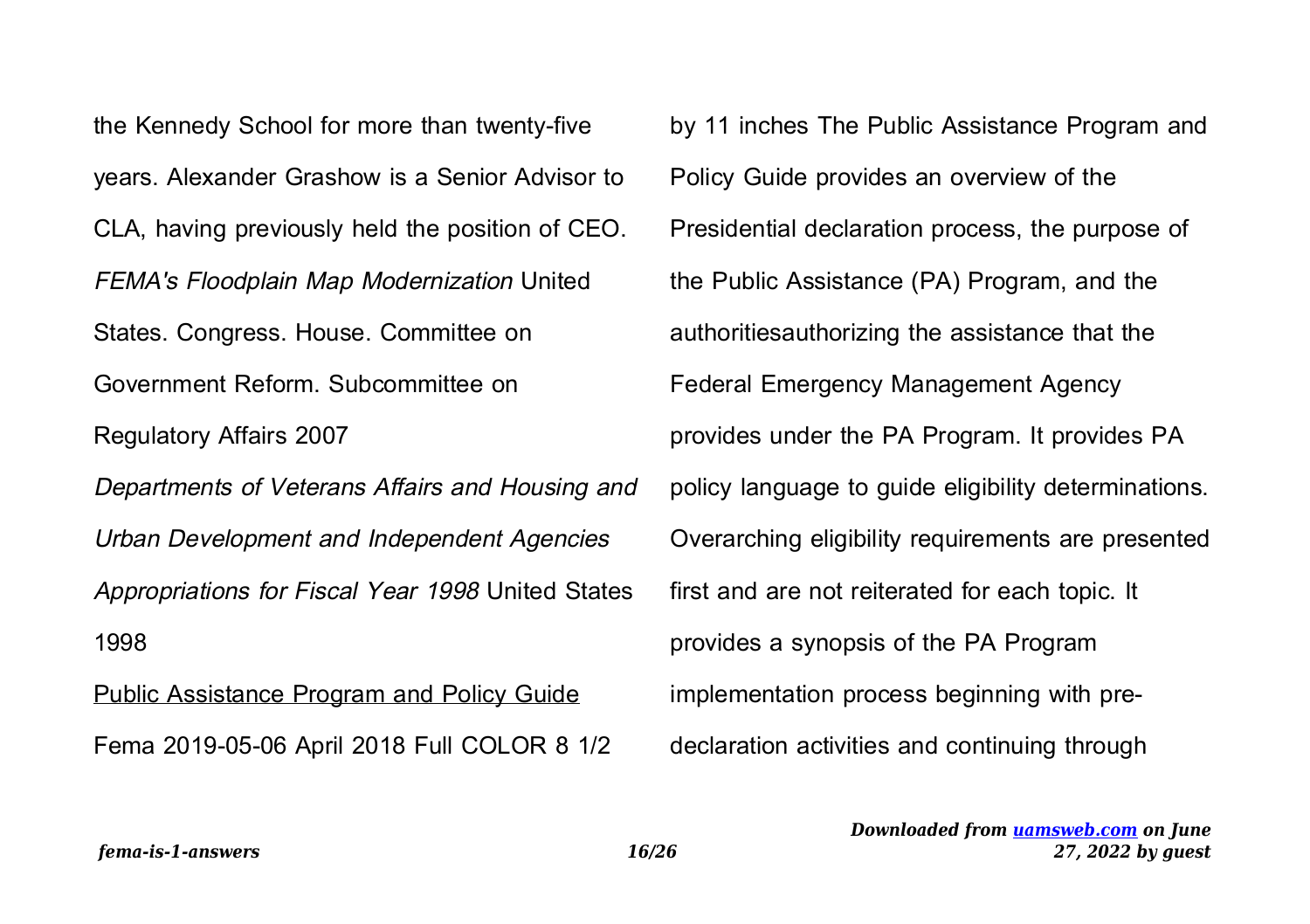closeout of the PA Program award. When a State, Territorial, or Indian Tribal Government determines that an incident may exceed State, Territorial, Indian Tribal, and local government capabilities to respond, it requests a joint Preliminary Damage Assessment (PDA) with the Federal Emergency Management Agency (FEMA). Federal, State, Territorial, Indian Tribal, local government, and certain private nonprofit (PNP) organization officials work together to estimate and document the impact and magnitude of the incident. Why buy a book you can download for free? We print the paperback book

so you don't have to. First you gotta find a good clean (legible) copy and make sure it's the latest version (not always easy). Some documents found on the web are missing some pages or the image quality is so poor, they are difficult to read. If you find a good copy, you could print it using a network printer you share with 100 other people (typically its either out of paper or toner). If it's just a 10-page document, no problem, but if it's 250-pages, you will need to punch 3 holes in all those pages and put it in a 3-ring binder. Takes at least an hour. It's much more cost-effective to just order the bound paperback from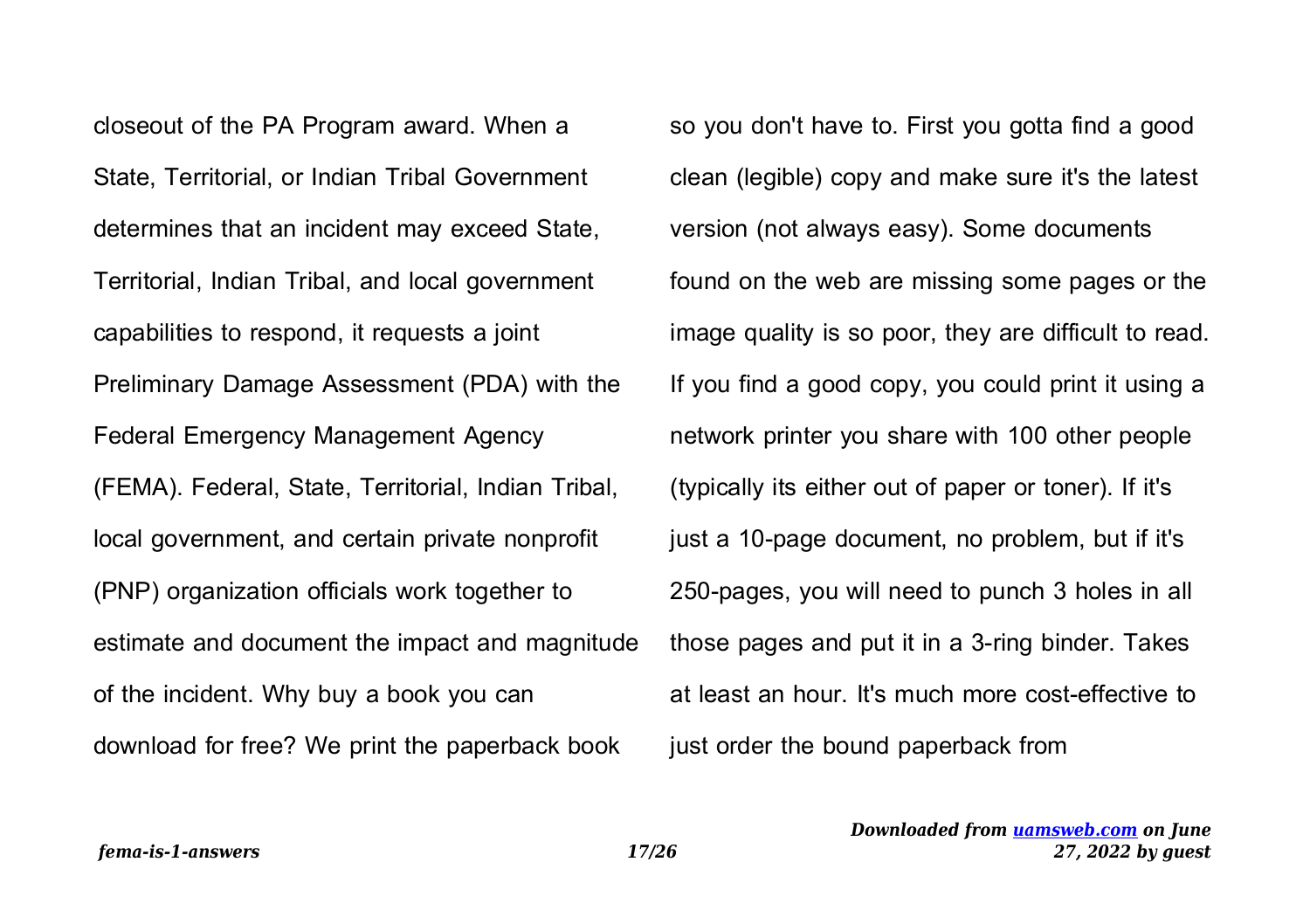Amazon.com This book includes original commentary which is copyright material. Note that government documents are in the public domain. We print these paperbacks as a service so you don't have to. The books are compact, tightlybound paperback, full-size (8 1/2 by 11 inches), with large text and glossy covers. 4th Watch Publishing Co. is a HUBZONE SDVOSB. https: //usgovpub.com Buy the paperback from Amazon and get Kindle eBook FREE using MATCHBOOK. go to https: //usgovpub.com to learn how **Department of Housing and Urban Development, and Certain Independent Agencies Appropriations**

**for Fiscal Year 1983** United States. Congress. Senate. Committee on Appropriations. Subcommittee on HUD-Independent Agencies 1983 Developing and Maintaining Emergency Operations Plans: Comprehensive Preparedness Guide (CPG) 101, Version 2. 0 U. s. Department of Homeland Security 2013-01-23 Comprehensive Preparedness Guide (CPG) 101 provides Federal Emergency Management Agency (FEMA) guidance on the fundamentals of planning and developing emergency operations plans (EOP). CPG 101 shows that EOPs are connected to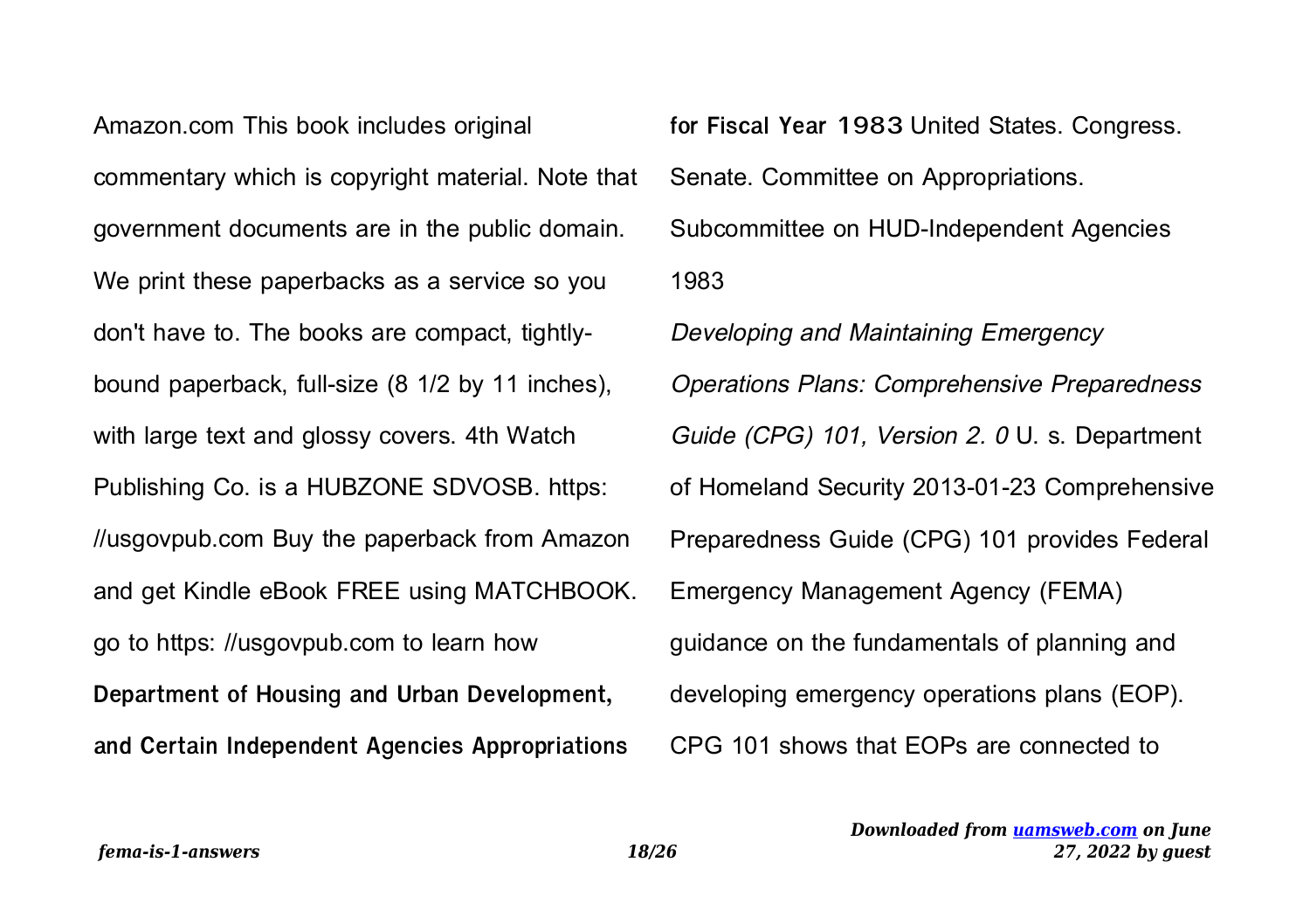planning efforts in the areas of prevention, protection, response, recovery, and mitigation. Version 2.0 of this Guide expands on these fundamentals and encourages emergency and homeland security managers to engage the whole community in addressing all risks that might impact their jurisdictions. While CPG 101 maintains its link to previous guidance, it also reflects the reality of the current operational planning environment. This Guide integrates key concepts from national preparedness policies and doctrines, as well as lessons learned from disasters, major incidents, national assessments,

and grant programs. CPG 101 provides methods for planners to: Conduct community-based planning that engages the whole community by using a planning process that represents the actual population in the community and involves community leaders and the private sector in the planning process; Ensure plans are developed through an analysis of risk; Identify operational assumptions and resource demands; Prioritize plans and planning efforts to support their seamless transition from development to execution for any threat or hazard; Integrate and synchronize efforts across all levels of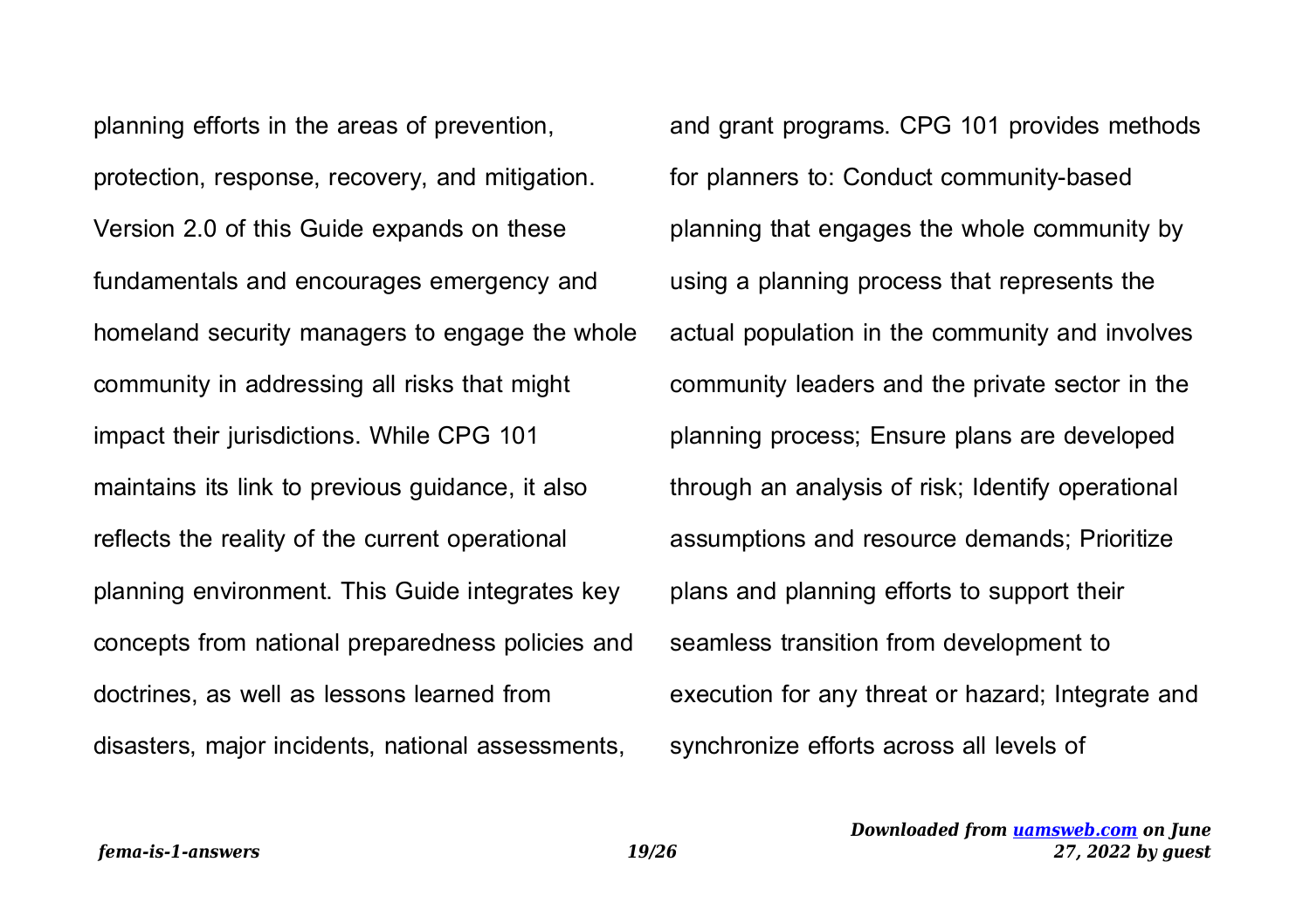government. CPG 101 incorporates the following concepts from operational planning research and day-to-day experience: The process of planning is just as important as the resulting document; Plans are not scripts followed to the letter, but are flexible and adaptable to the actual situation; Effective plans convey the goals and objectives of the intended operation and the actions needed to achieve them. Successful operations occur when organizations know their roles, understand how they fit into the overall plan, and are able to execute the plan. Comprehensive Preparedness Guide (CPG) 101 provides guidelines on

developing emergency operations plans (EOP). It promotes a common understanding of the fundamentals of risk-informed planning and decision making to help planners examine a hazard or threat and produce integrated, coordinated, and synchronized plans. The goal of CPG 101 is to make the planning process routine across all phases of emergency management and for all homeland security mission areas. This Guide helps planners at all levels of government in their efforts to develop and maintain viable allhazards, all-threats EOPs. Accomplished properly, planning provides a methodical way to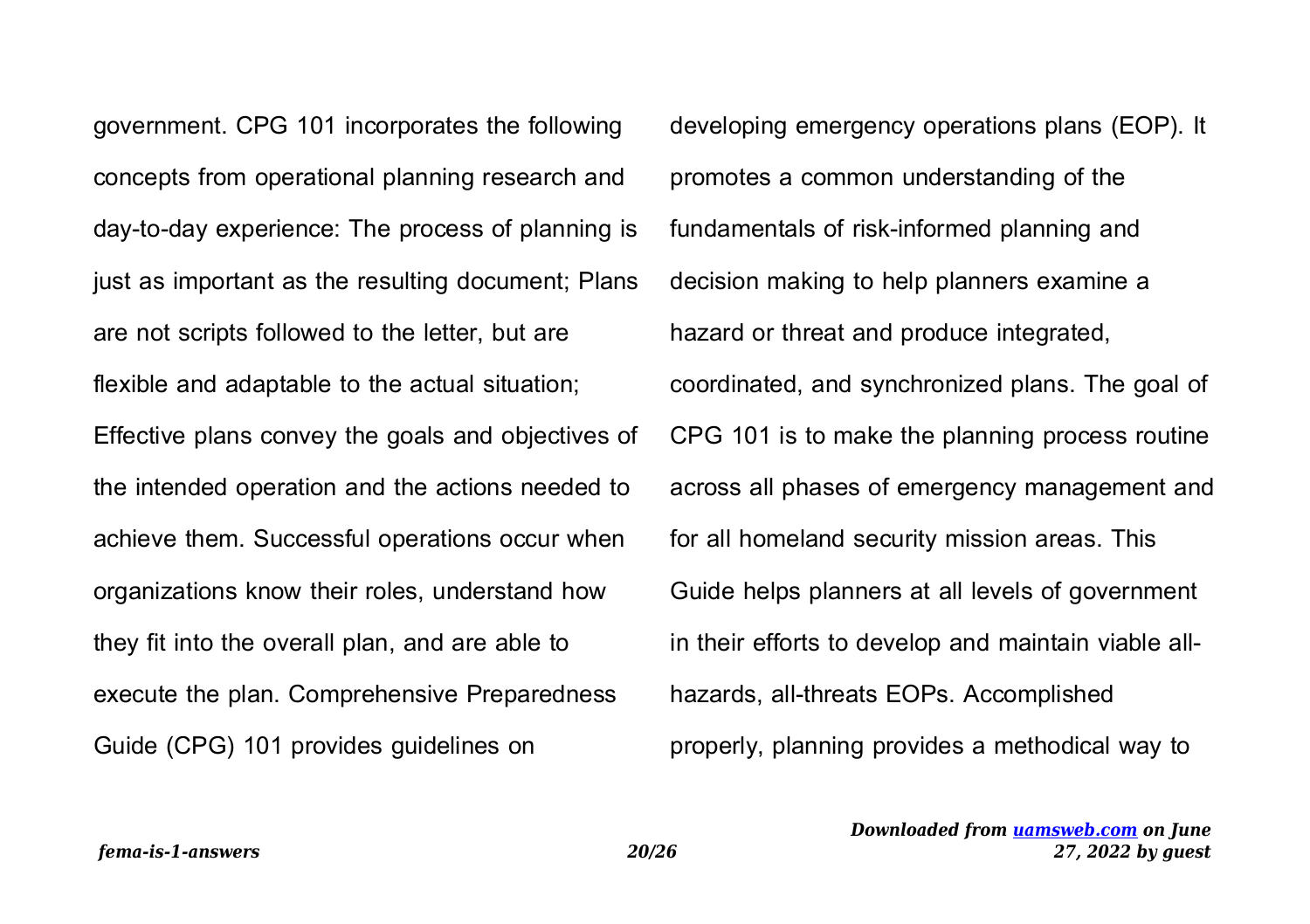engage the whole community in thinking through the life cycle of a potential crisis, determining required capabilities, and establishing a framework for roles and responsibilities. It shapes how a community envisions and shares a desired outcome, selects effective ways to achieve it, and communicates expected results. Each jurisdiction's plans must reflect what that community will do to address its specific risks with the unique resources it has or can obtain. Planners achieve unity of purpose through coordination and integration of plans across all levels of government, nongovernmental

organizations, the private sector, and individuals and families. This supports the fundamental principle that, in many situations, emergency management and homeland security operations start at the local level and expand to include Federal, state, territorial, tribal, regional, and private sector assets as the affected jurisdiction requires additional resources and capabilities. A shared planning community increases the likelihood of integration and synchronization, makes planning cycles more efficient and effective, and makes plan maintenance easier. Departments of Veterans Affairs and Housing and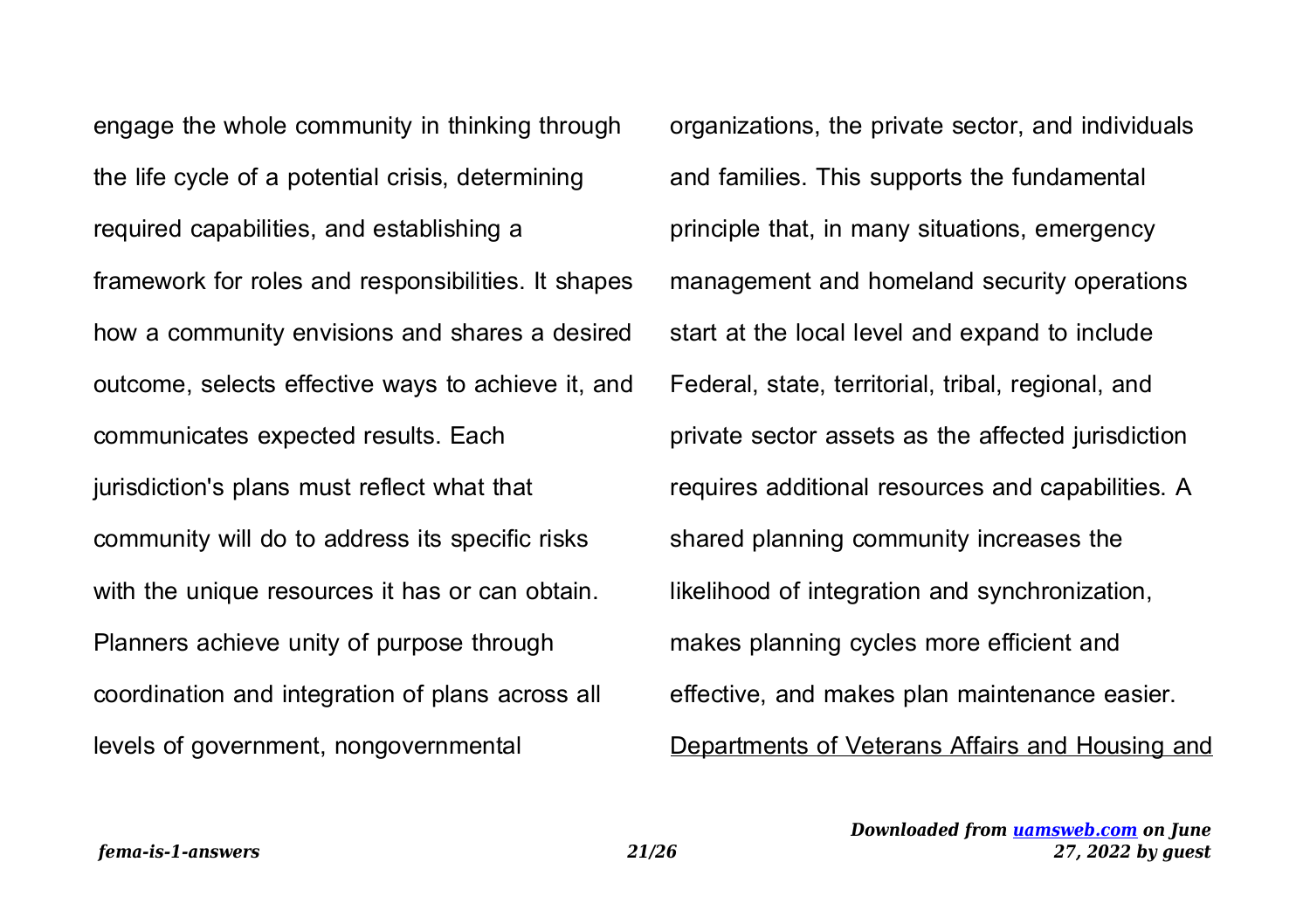Urban Development, and Independent Agencies Appropriations for 1998: Federal Emergency Management Agency United States. Congress. House. Committee on Appropriations. Subcommittee on VA, HUD, and Independent Agencies 1997 **Hazard Mitigation Grant Program Desk Reference (FEMA 345)** Federal Emergency Management Agency 2013-02-01 FEMA's Hazard Mitigation Grant Program is a powerful resource in the combined effort by Federal, State, and local government, as well as private industry and homeowners, to end the cycle of repetitive

disaster damage. The Robert T. Stafford Disaster Relief and Emergency Assistance Act was passed on November 23, 1988, amending Public Law 93-288, the Disaster Relief Act of 1974. The Stafford Act included Section 404, which established the Hazard Mitigation Grant Program. In 1993, the Hazard Mitigation and Relocation Act amended Section 404 to increase the amount of HMGP funds available and the cost-share to 75 percent Federal. This amendment also encouraged the use of property acquisition and other non-structural flood mitigation measures. In an effort to streamline HMGP delivery, FEMA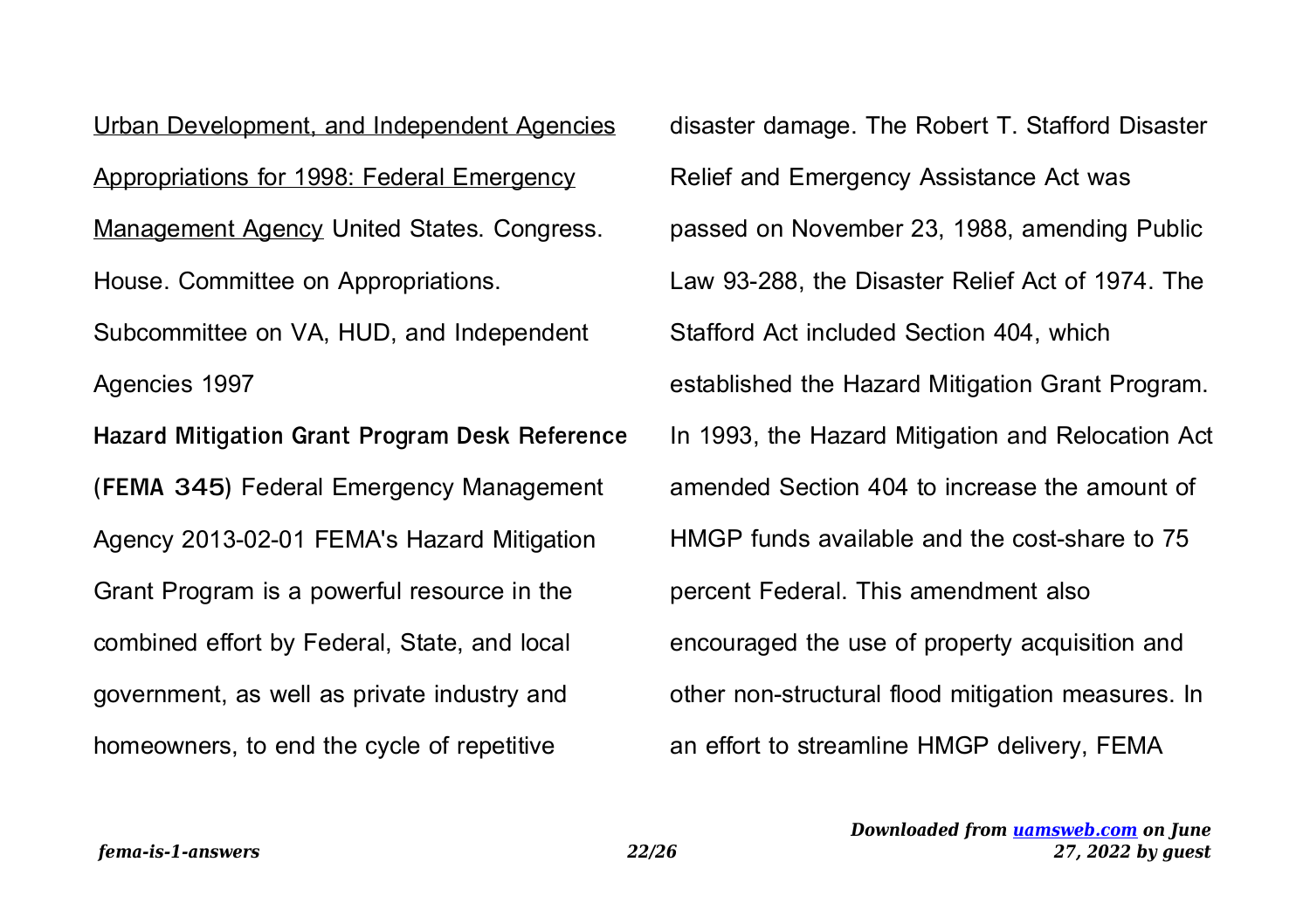encourages States to develop their mitigation programs before disaster strikes. States are adopting a more active HMGP management role. Increased capabilities may include: Conducting comprehensive all-hazard mitigation planning prior to disaster events; Providing applicants technical assistance on sound mitigation techniques and hazard mitigation policy and procedures; Coordinating mitigation programs through interagency teams or councils. Conducting benefit-cost analyses; and Preparing National Environmental Policy Act reviews for FEMA approval. States that integrate the HMGP

with their frequently updated State Administrative and Hazard Mitigation Plans will create cohesive and effective approaches to loss reduction. This type of coordinated approach minimizes the distinction between "predisaster" and "postdisaster" time periods, and instead produces an ongoing mitigation effort. Hazard mitigation is any sustained action taken to reduce or eliminate long-term risk to people and property from natural hazards and their effects. A key purpose of the HMGP is to ensure that the opportunity to take critical mitigation measures to protect life and property from future disasters is not lost during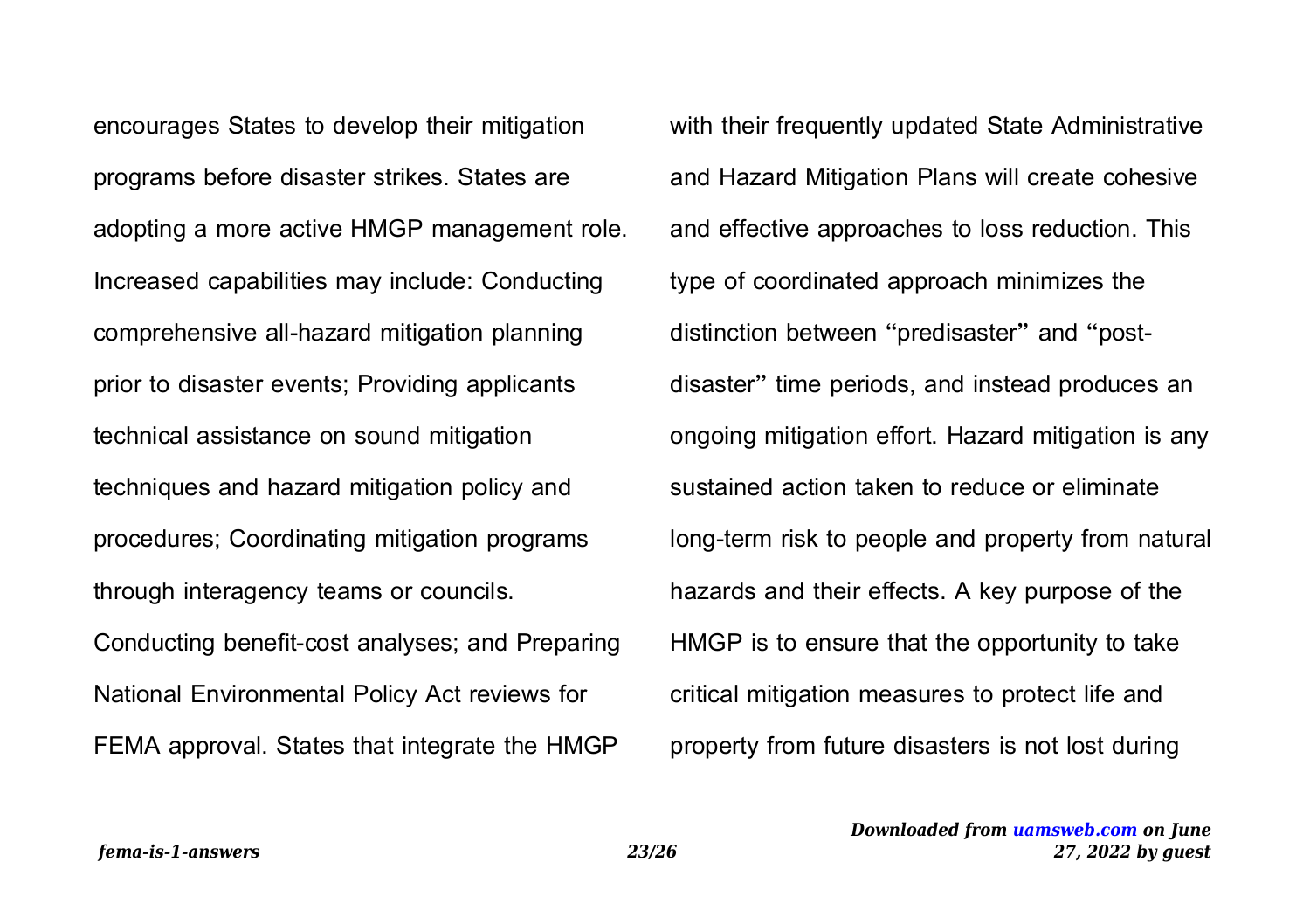the recovery and reconstruction process following a disaster. Program grant funds available under Section 404 of the Stafford Act provide States with the incentive and capability to implement mitigation measures that previously may have been infeasible. The purpose of this Desk Reference is to: Provide comprehensive information about FEMA's Hazard Mitigation Grant Program (HMGP); Increase awareness of the HMGP as an integral part of statewide hazard mitigation efforts; and Encourage deeper commitments and increased responsibilities on the part of all States and communities to reduce

damage and losses from natural disasters. This Desk Reference is organized to simplify program information and assist the reader with practical guidance for successful participation in the program. Lists of program-related acronyms and definitions are included, along with appendices that amplify selected aspects of the HMGP. This Desk Reference is organized into 14 sections, each of which presents a major HMGP subject area. In each section, information is presented on the right side of the page. In several sections, job aids containing supplemental material are provided. The job aids for each section can be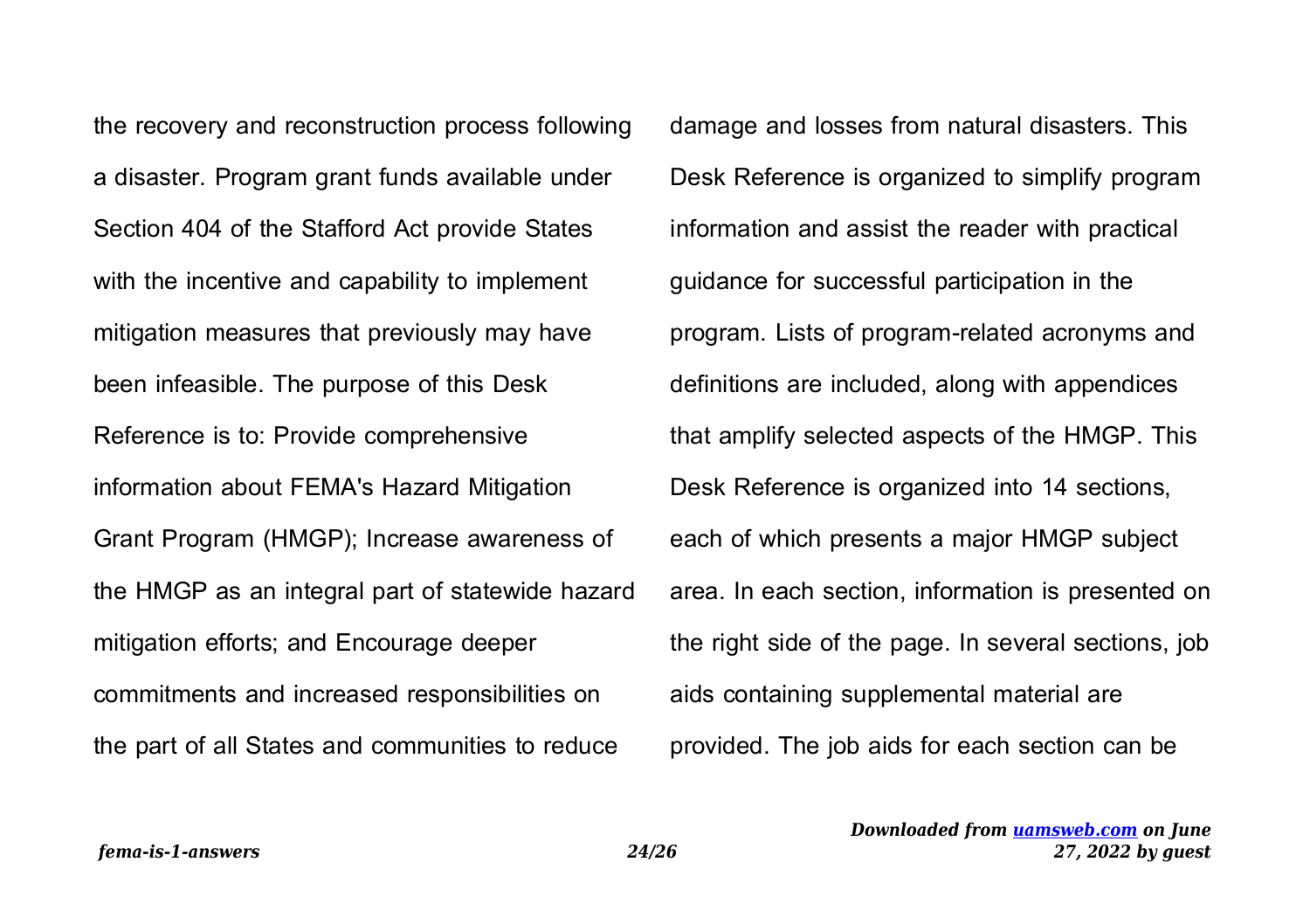found at the end of the section. At the front of each section, there is a detailed table of contents to help you locate specific information.

Coastal Construction Manual, Vol. 1, Principles and Practices of Planning, Siting, Designing, Constructing, and Maintaining Buildings in Coastal Areas, Edition 3, August 2005 2009 The Federal Response to Hurricane Katrina President of the United States, Assistant to the President for Homeland Security and Counterterrorism 2006 "The objective of this report is to identify and establish a roadmap on how to do that, and lay the groundwork for

transforming how this Nation- from every level of government to the private sector to individual citizens and communities - pursues a real and lasting vision of preparedness. To get there will require significant change to the status quo, to include adjustments to policy, structure, and mindset"--P. 2.

Major Disaster Recovery United States. Congress. Senate. Committee on Homeland Security and Governmental Affairs. Ad Hoc Subcommittee on Disaster Recovery 2009 Emergency response to terrorism self-study **Preparing Early, Acting Quickly** United States.